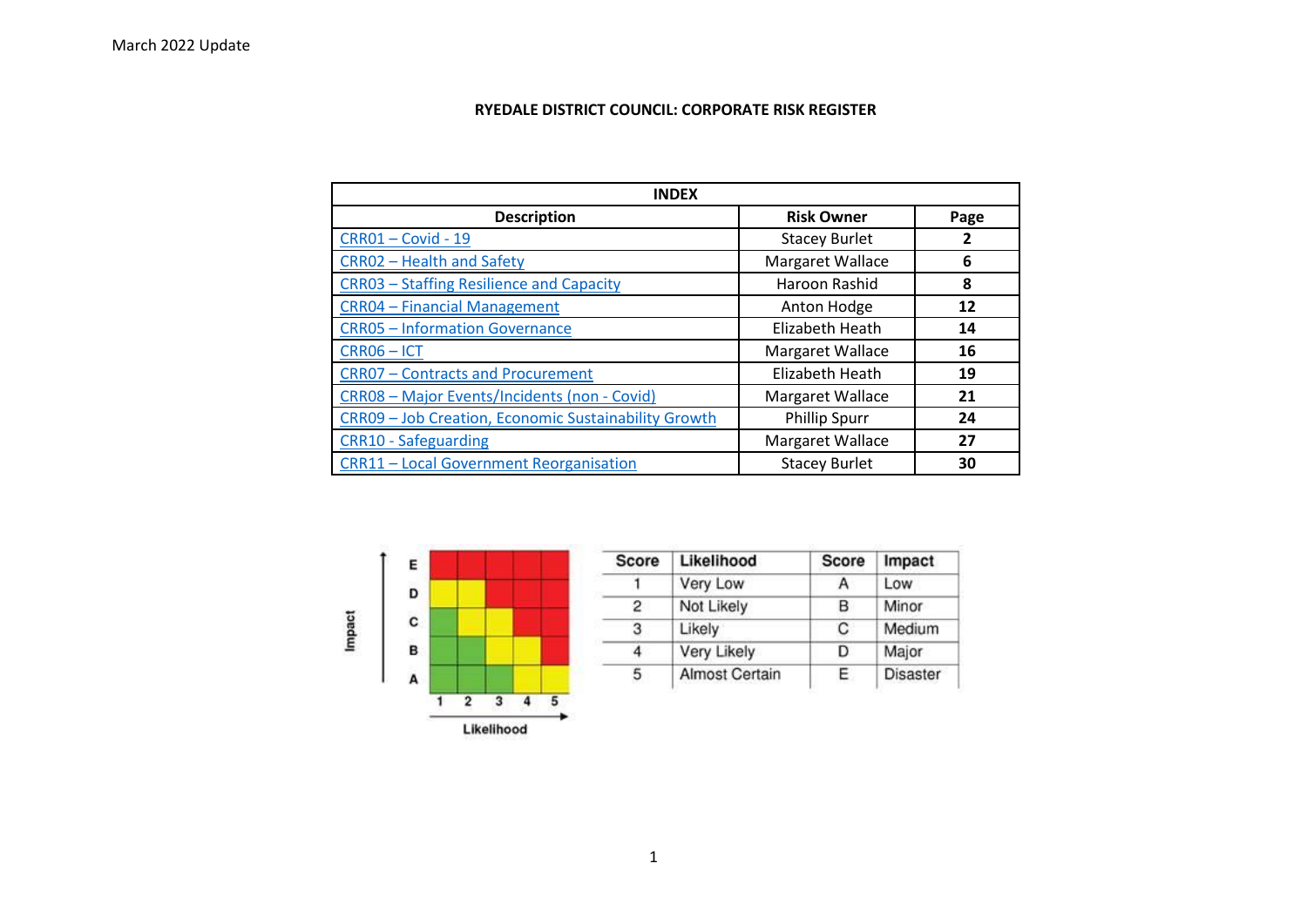<span id="page-1-0"></span>

| CRR01: Covid - 19                                          | <b>Risk Owner: Stacey Burlet</b>                                                         | Risk      |
|------------------------------------------------------------|------------------------------------------------------------------------------------------|-----------|
|                                                            |                                                                                          | Score     |
| Description                                                | Causes                                                                                   | Original  |
| Failure to protect lives and livelihoods in Ryedale during | Spread of virus/mutations cannot fully be controlled                                     | <b>SE</b> |
| the response and recovery stages of the Covid -19          | Partnership response means that multiple bodies have overlapping                         |           |
| pandemic and to plan and deliver measures to ensure        | accountabilities and responsibilities                                                    |           |
| organisational resilience and staff support though the     | Legislation means that the district council has additional accountabilities and          |           |
| Covid/post-Covid recovery period                           | responsibilities; frequently determined at short notice                                  |           |
|                                                            | Fast paced and constantly changing policy environment necessitating the                  |           |
|                                                            | development of immediate procedures / standardised policies and procedures               |           |
|                                                            | may not be fit for purpose                                                               |           |
|                                                            | Lack of understanding, buy in and consistency across the Council                         |           |
|                                                            | <b>Inadequate recording</b>                                                              |           |
|                                                            | Lack of proactive actions                                                                |           |
|                                                            | Lack of adequate training                                                                |           |
|                                                            | Subcontractors and commissioned organisations fail / cannot fulfil agreed                |           |
|                                                            | obligations                                                                              |           |
|                                                            | Lack of / inadequate equipment                                                           |           |
|                                                            | Poverty and unemployment resulting from the impact of Covid - 19                         |           |
|                                                            | Economic recession arising from the consequences of Covid $-19$ with                     |           |
|                                                            | subsequent local business failures and job losses                                        |           |
|                                                            | Staff sickness and the ability to deliver critical services/ longer term objectives      |           |
|                                                            | as set out in the Council Plan / the LGR programme                                       |           |
|                                                            | Multiple staff isolation all at the same time impacting on resources and the             |           |
|                                                            | level of service delivery across all areas                                               |           |
|                                                            | Failure to recognise the scale of the Covid shock upon the operations of the             |           |
|                                                            | Council and its staff and respond accordingly, including short and long-term             |           |
|                                                            | impact                                                                                   |           |
|                                                            | Vulnerable residents not being able to access support                                    |           |
|                                                            | Lack of sustainability over the longer term across the voluntary and<br>community sector |           |
|                                                            | Failure to support Community Support Organisations and the wider voluntary               |           |
|                                                            | and community sector effectively                                                         |           |
|                                                            | Failure to secure sufficient Government funding to address key issues                    |           |
|                                                            | Lack of financial and staffing capacity deliver required actions                         |           |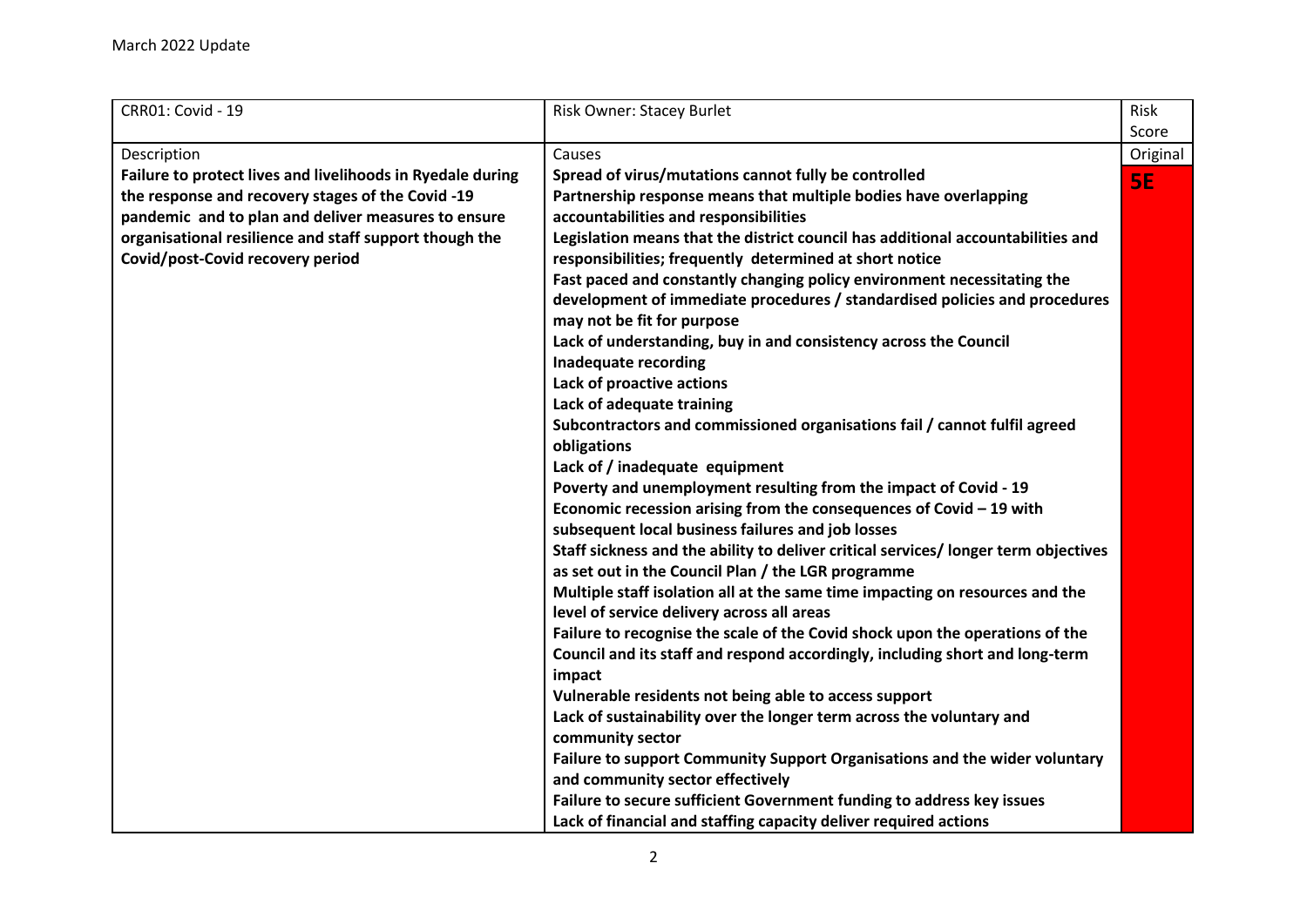| <b>CRR01: Covid - 19</b>                                                                                                        |                                                                                                              | <b>Risk Owner: Stacey Burlet</b>                                                                                                          |                                                                                                                                                                              | Risk<br>Score |
|---------------------------------------------------------------------------------------------------------------------------------|--------------------------------------------------------------------------------------------------------------|-------------------------------------------------------------------------------------------------------------------------------------------|------------------------------------------------------------------------------------------------------------------------------------------------------------------------------|---------------|
|                                                                                                                                 |                                                                                                              | <b>Ryedale</b><br>Lack of access to testing                                                                                               | Lack of effective strategic planning to address response and recovery<br>Lack of effective engagement with partner agencies within and beyond                                |               |
| Consequences                                                                                                                    | <b>Proactive Controls</b>                                                                                    |                                                                                                                                           | <b>Reactive Controls</b>                                                                                                                                                     | Current       |
| Rate and spread of Covid-19 mutations<br>increases locally, nationally and globally<br>Increased deaths and/or long-term health |                                                                                                              | Full engagement with district, regional and<br>national partners to support COVID response<br>and recovery, including national Government | Additional control measures as identified<br>and put in place as required to ensure<br>COVID secure workplaces, customer access,<br>democratic meetings and service delivery | <b>3D</b>     |
| conditions<br>Lack of test and trace capacity locally                                                                           | and funding agencies and multi-agency<br>locality focused activity<br>Advice, guidance and proactive support |                                                                                                                                           | to ensure that the Council's role in<br>protecting lives and livelihoods is fully<br>acquitted                                                                               |               |
| including RDC's failure to support the                                                                                          |                                                                                                              | provided to attractions, businesses and                                                                                                   |                                                                                                                                                                              |               |
| provision of effective processes                                                                                                | communities by a range of Council services                                                                   |                                                                                                                                           | Daily scrutiny of data and intelligence to<br>determine any actions required                                                                                                 |               |
| Increased risk of and potential consequences<br>of local targeted interventions                                                 |                                                                                                              | Proactive engagement on mutual aid issues                                                                                                 | <b>Facilitation of physical and virtual meetings</b>                                                                                                                         |               |
| Increased levels of poverty, job losses,                                                                                        | and operational.                                                                                             | Plans for response and recovery are in place                                                                                              | in accordance with virus prevalence                                                                                                                                          |               |
| business failure and homelessness across the<br>district                                                                        |                                                                                                              | RDC employee procedures and arrangements<br>are in place including personal and                                                           | <b>Briefings and communications for Elected</b><br>Members, Strategic Management Board,<br>and all staff as needed                                                           |               |
| Failure to plan for and deliver a strong post-<br><b>Covid recovery</b>                                                         | guidance                                                                                                     | workplace based risk assessments; these are<br>revisited in line with changing Government                                                 | Ongoing participation in district, regional<br>and national working groups, that are                                                                                         |               |
| Failure to ensure that vulnerable people are                                                                                    |                                                                                                              |                                                                                                                                           | coordinating immediate response (i.e. in                                                                                                                                     |               |
| supported through and beyond the Covid<br>emergency                                                                             | support)                                                                                                     | Additional capacity sourced and<br>implemented where required (e.g. Planning                                                              | relation to outbreak management) and<br>recovery                                                                                                                             |               |
| Decline in community resilience                                                                                                 |                                                                                                              |                                                                                                                                           | Ongoing activity to ensure that strategic<br>plans reflect emerging policy direction                                                                                         |               |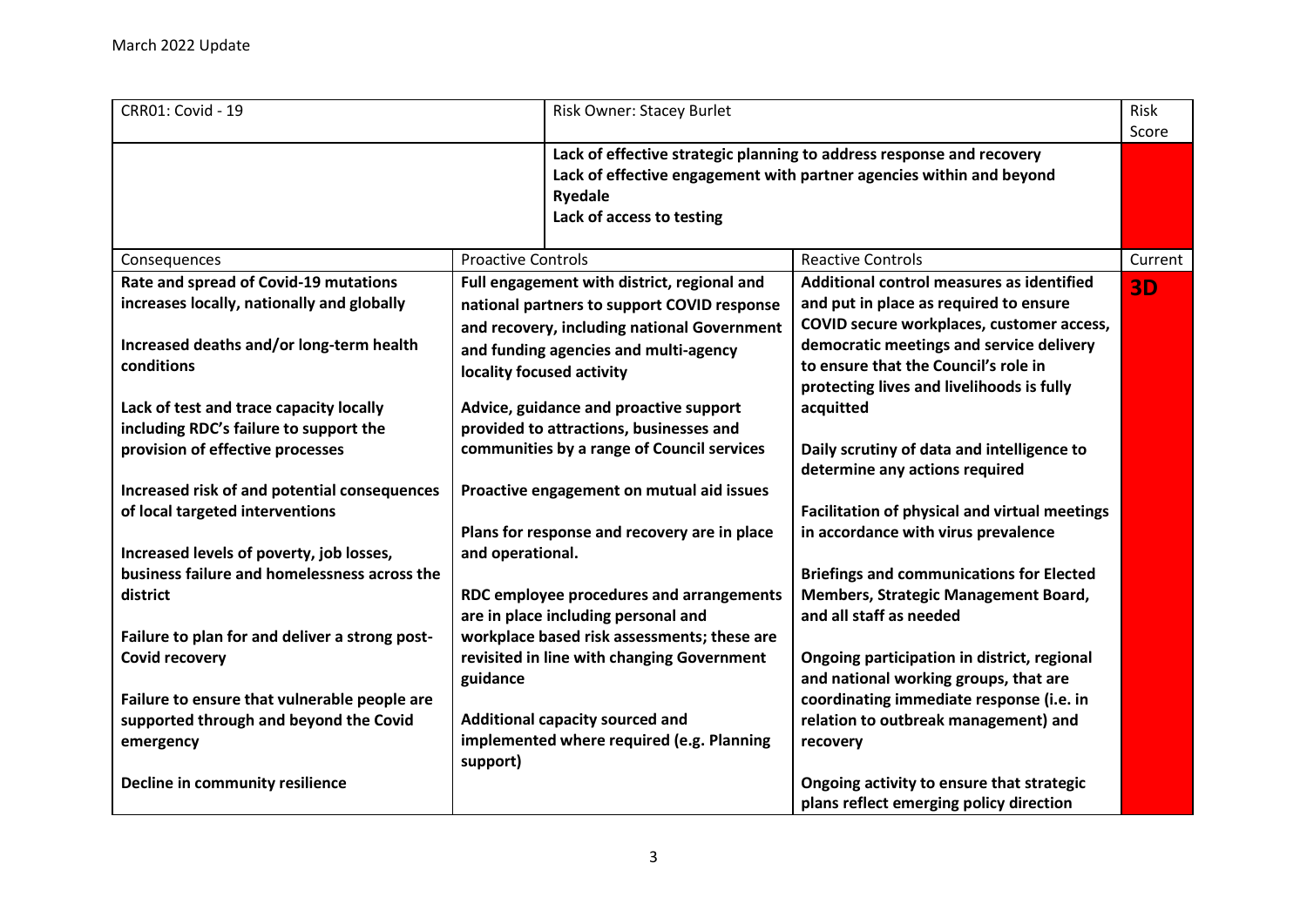| <b>CRR01: Covid - 19</b>                                                                                                                 |              | Risk Owner: Stacey Burlet                                                                                                             |                                                                                                           | Risk  |
|------------------------------------------------------------------------------------------------------------------------------------------|--------------|---------------------------------------------------------------------------------------------------------------------------------------|-----------------------------------------------------------------------------------------------------------|-------|
| Decline in physical and mental health of<br>residents                                                                                    | support      | Workforce access to PPE and health assured                                                                                            | Provision of budgets to ensure appropriate<br>resources are in place to deliver key                       | Score |
| Pressures resulting in reduced voluntary and<br>community sector sustainability                                                          |              | Weekly staff meetings with the CX,<br>supplemented by email and intranet based<br>communications, which includes updates in           | services following Section 151 advice<br>Regular performance monitoring, with<br>mitigating actions taken |       |
| <b>Potential for community tensions</b>                                                                                                  |              | relation to customer, democratic and<br>workforce arrangements as impacted by                                                         | Report on an ongoing basis to central                                                                     |       |
| Performance reduction / failures as a<br>consequence of increased demands on                                                             | <b>COVID</b> |                                                                                                                                       | <b>Government on Covid/post EU transition</b><br>community impacts                                        |       |
| <b>Council services from customers and</b><br>businesses                                                                                 |              | Additional support for the voluntary and<br>community sector including the Community<br>Connect partnership support programme         | <b>Targeted interventions are being</b><br>undertaken where required by                                   |       |
| Failure to deliver key Council services /<br>longer term Council Plan objectives / LGR                                                   |              | Participation in regional and national<br>partnerships to identify and support the                                                    | <b>Environmental Health Officers</b>                                                                      |       |
| Adverse social and health consequences for<br>staff leading to staff absence/reduced<br>productivity                                     |              | district's most vulnerable residents<br><b>Finance tracker and Government returns are</b>                                             |                                                                                                           |       |
| Reputational risks resulting in a loss of public<br>confidence in the Council                                                            |              | maintained to assess the financial impact of<br>Covid-19 mitigation. This is complemented<br>by proactive lobbying to ensure that the |                                                                                                           |       |
| Breach of obligations relating to legislation<br>e.g. civil contingency, health and safety, data<br>protection, with the risk of claims, | place        | maximum amount of Government funding is<br>secured and appropriate resources are in                                                   |                                                                                                           |       |
| prosecution and financial penalties for the<br>organisation and prosecution and personal<br>liability of officers (HSE)                  | demands      | <b>Update of Business Continuity Plans to take</b><br>into account of ongoing Covid/post-Covid                                        |                                                                                                           |       |
| Loss of revenue to the Council and use of<br>reserves to offset the financial consequences<br>of Covid -19                               |              |                                                                                                                                       |                                                                                                           |       |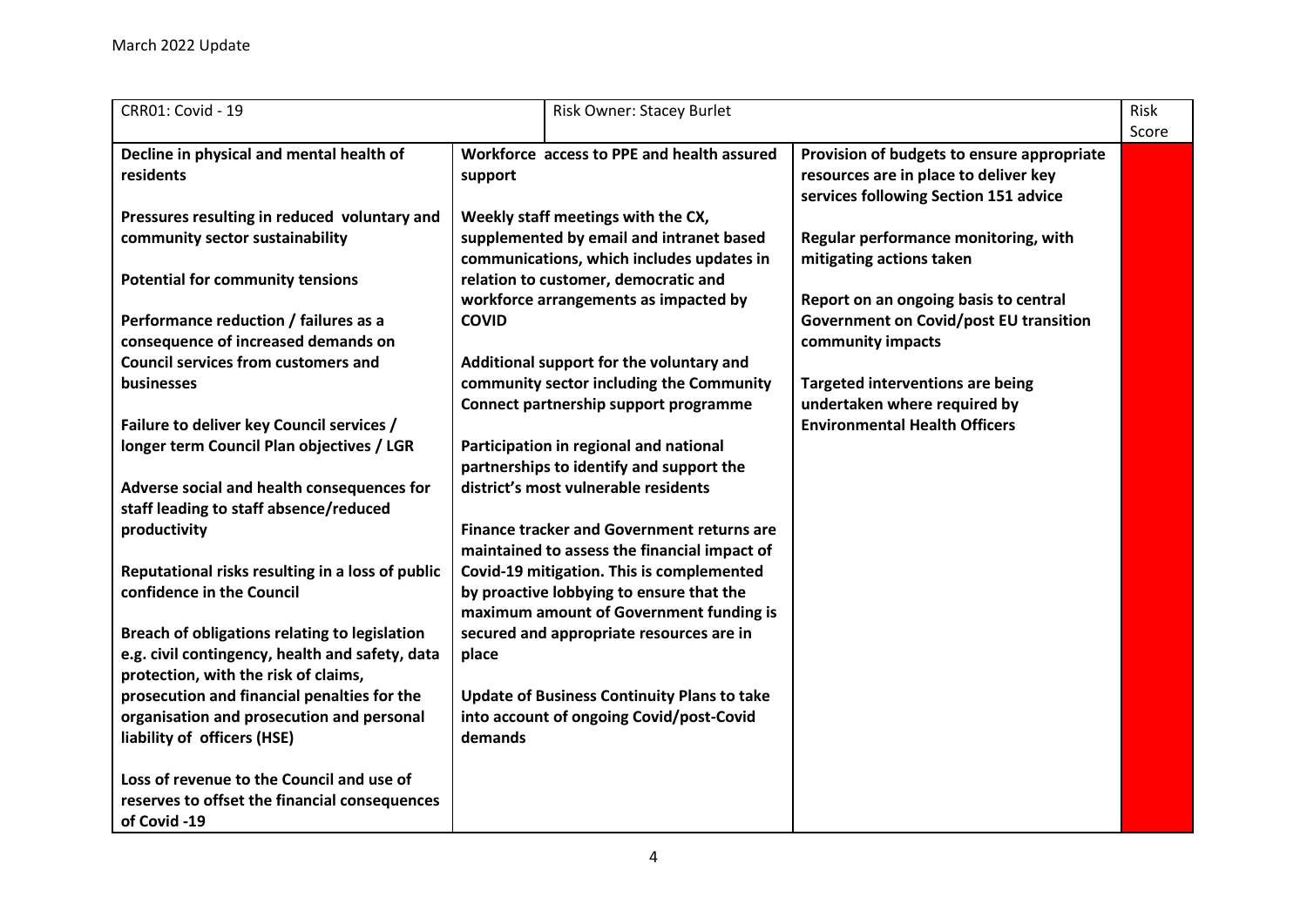| <b>CRR01: Covid - 19</b>                                                           | <b>Risk Owner: Stacey Burlet</b>                                                                                                                                                                                                                                                          | Risk   |
|------------------------------------------------------------------------------------|-------------------------------------------------------------------------------------------------------------------------------------------------------------------------------------------------------------------------------------------------------------------------------------------|--------|
|                                                                                    |                                                                                                                                                                                                                                                                                           | Score  |
| <b>Mitigating Actions</b>                                                          |                                                                                                                                                                                                                                                                                           | Target |
|                                                                                    | Targeted interventions are being undertaken where required by Environmental Health Officers                                                                                                                                                                                               | 3C     |
| Increased staffing capacity in stress / high volume areas in place - e.g. Planning |                                                                                                                                                                                                                                                                                           |        |
| Proactive monitoring of staff and community contraction rates                      |                                                                                                                                                                                                                                                                                           |        |
| and the Director of Public Health                                                  | COVID - 19 actions are proactively and reactively addressed as required following guidance and, on occasions, instruction for Government                                                                                                                                                  |        |
|                                                                                    | Work with businesses, partner agencies, community support organisations and Government to ensure that funding is maximised, support is<br>in place and plans are delivered to support communities through post Covid/post-EU transition periods                                           |        |
| Continual delivery of effective communications for businesses/Ryedale residents    |                                                                                                                                                                                                                                                                                           |        |
| be reported to Elected Members as needed                                           | The Section 151 Officer has assessed the cost of post-Covid recovery work to the end of Q3 2021/22. Financial impacts associated with<br>Omicron will now be tracked, with the Covid 19 financial tracker now being reissued to ensure that any additional costs are tracked and can      |        |
| that key messages/information on support for staff is publicised internally        | Increased investment in resources to support ongoing good staff mental and physical health and well-being; including continuing to ensure                                                                                                                                                 |        |
|                                                                                    | Ensure provision of appropriate PPE for staff and that appropriate home working facilities and support are in place                                                                                                                                                                       |        |
| revenues and benefits, communities and environmental health                        | Assessing levels of staff resilience/appropriate resourcing in the event of concurrent incidents (e.g. winter flooding), with clear plans in<br>place with regards to prioritising the delivery of critical services - e.g. Ryecare, housing and homelessness, domestic waste collection, |        |
| at RDC facilities takes place                                                      | Put in place appropriate plans to ensure health and safety in all Council premises for staff and visitors, including when office based working                                                                                                                                            |        |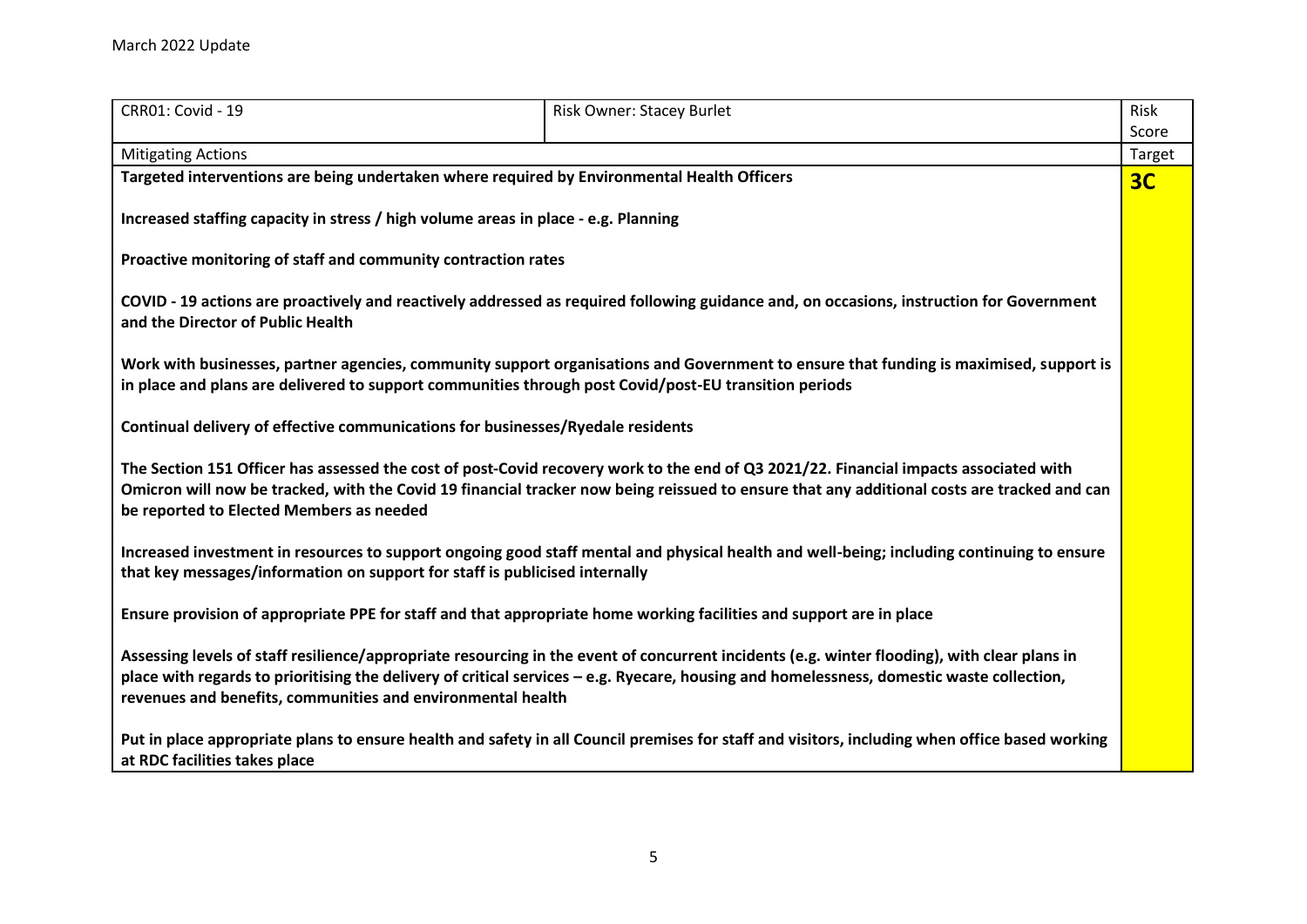<span id="page-5-0"></span>

| CRR02: Health and Safety                                                                                                                                                          |                                                                                                                              | Risk Owner: Margaret Wallace                                                                                                                                                                                                                                                                                                                    |                                                                                                                                         | Risk<br>Score  |
|-----------------------------------------------------------------------------------------------------------------------------------------------------------------------------------|------------------------------------------------------------------------------------------------------------------------------|-------------------------------------------------------------------------------------------------------------------------------------------------------------------------------------------------------------------------------------------------------------------------------------------------------------------------------------------------|-----------------------------------------------------------------------------------------------------------------------------------------|----------------|
| Description                                                                                                                                                                       |                                                                                                                              | Causes                                                                                                                                                                                                                                                                                                                                          |                                                                                                                                         | Original       |
| Failure to comply with and embed health and safety<br>policy and procedures in the council could result in risk to<br>the safety of employees, visitors, contractors and citizens |                                                                                                                              | Policies and procedures outdated or not fit-for-purpose<br>understanding, buy in and consistency across the Council<br><b>Inadequate recording</b><br>Lack of proactive actions<br><b>Weak action planning</b><br>Lack of support capacity<br>Lack of adequate training<br>Lack of /inadequate equipment<br>Public health incidents / pandemics | Lack of management oversight and controls by managers and lack of<br>Subcontractors and commissioned organisations, contract management | 5E             |
| Consequences                                                                                                                                                                      | <b>Proactive Controls</b>                                                                                                    |                                                                                                                                                                                                                                                                                                                                                 | <b>Reactive Controls</b>                                                                                                                | Current        |
| Resulting in injuries, fatalities, claims<br><b>Reputational damage</b>                                                                                                           | Health and safety policy and action plan are<br>reviewed on a regular basis, with updates<br>and advice provided to managers |                                                                                                                                                                                                                                                                                                                                                 | <b>Accident reporting procedure</b><br>Annual health and safety report                                                                  | 3 <sub>C</sub> |
| Impact on service delivery                                                                                                                                                        | and reviewed regularly                                                                                                       | Health and safety risk assessment in place                                                                                                                                                                                                                                                                                                      | Daily COVID-secure workplace monitoring                                                                                                 |                |
| Risk of prosecution and financial penalties<br>for the organisation                                                                                                               | Quarterly Corporate Health, Safety and<br><b>Wellbeing Group</b>                                                             |                                                                                                                                                                                                                                                                                                                                                 |                                                                                                                                         |                |
| Prosecution and personal liability of senior<br>officers and consequences for Leader/Dep<br><b>Leader</b>                                                                         | Mandatory training (SMB monitored) and<br>service-specific training                                                          |                                                                                                                                                                                                                                                                                                                                                 |                                                                                                                                         |                |
| Lack of containment of public health                                                                                                                                              | Covid -19 risk assessment and controls in<br>place with regards to service delivery,                                         |                                                                                                                                                                                                                                                                                                                                                 |                                                                                                                                         |                |
| emergencies                                                                                                                                                                       | employee welfare and democratic meetings<br>Democratic meetings policy and risk-                                             |                                                                                                                                                                                                                                                                                                                                                 |                                                                                                                                         |                |
| Covid outbreak / lack of staff and<br>reputational damage                                                                                                                         | assessments                                                                                                                  |                                                                                                                                                                                                                                                                                                                                                 |                                                                                                                                         |                |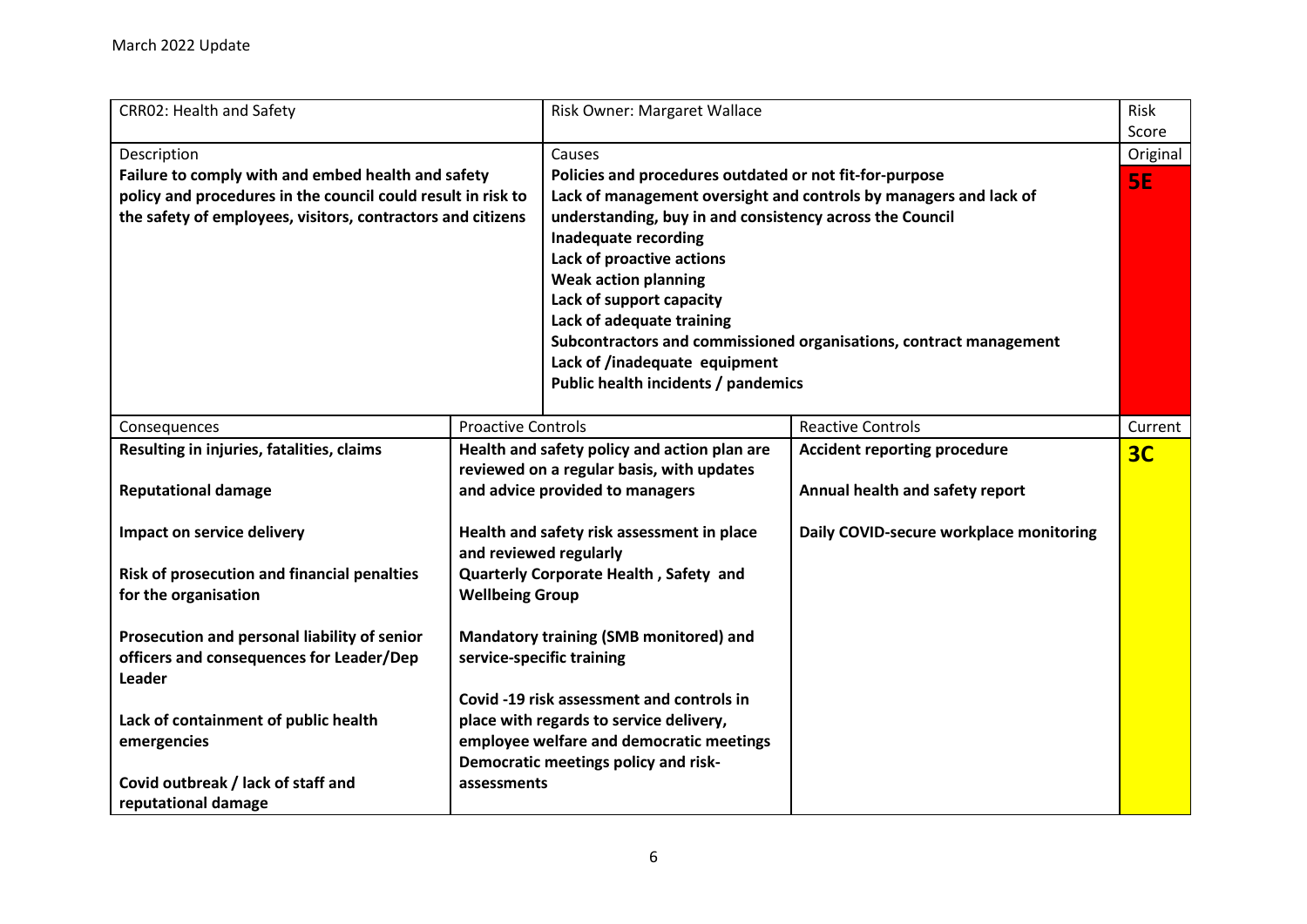| <b>CRR02: Health and Safety</b>                                                                        | Risk Owner: Margaret Wallace                                                                                                       | Risk   |
|--------------------------------------------------------------------------------------------------------|------------------------------------------------------------------------------------------------------------------------------------|--------|
|                                                                                                        |                                                                                                                                    | Score  |
| <b>Mitigating Actions</b>                                                                              |                                                                                                                                    | Target |
| All staff required to confirm understanding of policy on annual basis                                  |                                                                                                                                    | 2B     |
| Delivery of action plan monitored on quarterly basis                                                   |                                                                                                                                    |        |
|                                                                                                        | Provision of specialist health and safety advice to provide up-to-date guidance and lead progression on health and safety activity |        |
| Communications rolled out across staffing and employee groups and on intranet                          |                                                                                                                                    |        |
| Regular meetings with UNISON and service managers on COVID-secure workplace                            |                                                                                                                                    |        |
| Targeted intervention programme in place in Waste and Environmental Services using additional capacity |                                                                                                                                    |        |
| Ongoing health and Safety audit of facilities                                                          |                                                                                                                                    |        |
| Implementation of COVID guidance/instruction from government and public health                         |                                                                                                                                    |        |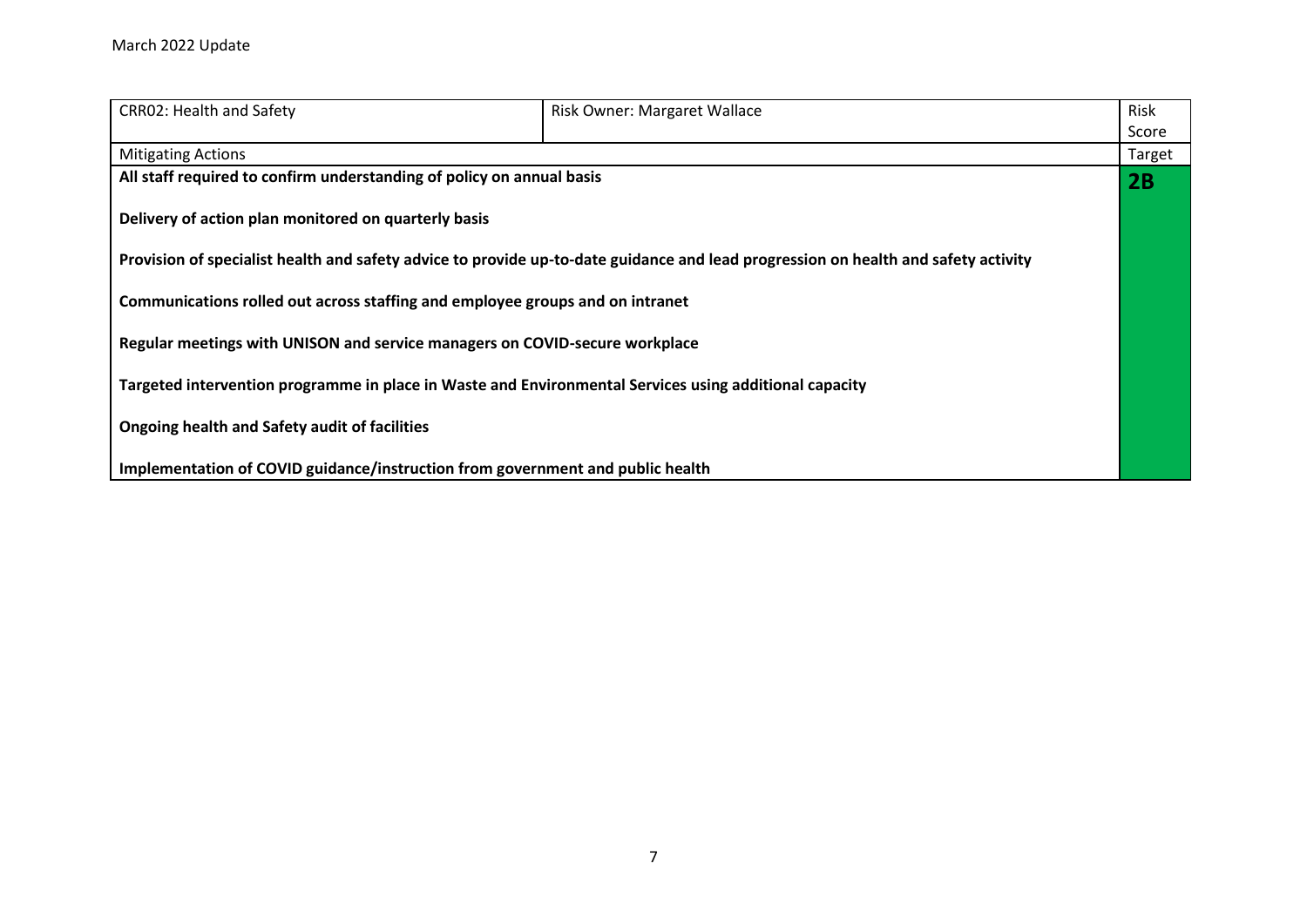<span id="page-7-0"></span>

| <b>CRR03: Staffing Resilience and Capacity</b>                                       |                           | Risk Owner: Haroon Rashid                                                           |                                                                                                                                                         | Risk           |
|--------------------------------------------------------------------------------------|---------------------------|-------------------------------------------------------------------------------------|---------------------------------------------------------------------------------------------------------------------------------------------------------|----------------|
|                                                                                      |                           |                                                                                     |                                                                                                                                                         | Score          |
| Description                                                                          |                           | Causes                                                                              |                                                                                                                                                         | Original       |
| Lack of resilience or capacity to achieve strategic and/or<br>operational objectives |                           | operational objectives and demands                                                  | Lack of staffing resource to support delivery against the range of strategic and                                                                        | <b>5D</b>      |
|                                                                                      |                           |                                                                                     | Lack of staff development to support succession planning, retention and                                                                                 |                |
|                                                                                      |                           | successful delivery, including LGR transition                                       |                                                                                                                                                         |                |
|                                                                                      |                           | Inadequate budget to fund an appropriate staffing structure / LGR<br>implementation |                                                                                                                                                         |                |
|                                                                                      |                           |                                                                                     | Poor reputation as an employer / lack of perceived continuity as an employer                                                                            |                |
|                                                                                      |                           | given LGR                                                                           |                                                                                                                                                         |                |
|                                                                                      |                           | competitive                                                                         | Failure to recruit, particularly in specialist areas where the market is highly                                                                         |                |
|                                                                                      |                           |                                                                                     | Lack of or inadequate workforce strategy including failure to take advice to                                                                            |                |
|                                                                                      |                           | inform planning, delivery or decision-making                                        |                                                                                                                                                         |                |
|                                                                                      |                           | Covid-19 pandemic impact on labour market                                           |                                                                                                                                                         |                |
|                                                                                      |                           | <b>Covid-19 long Covid implications</b>                                             |                                                                                                                                                         |                |
|                                                                                      |                           |                                                                                     | Unprecedented circumstances requiring the reallocation of resources to meet                                                                             |                |
|                                                                                      |                           |                                                                                     | urgent, reactive need e.g. COVID outbreak, natural emergency, BREXIT, LGR<br>Increasing impact of LGR proposals on staff turnover, staff resilience and |                |
|                                                                                      |                           | morale                                                                              |                                                                                                                                                         |                |
|                                                                                      |                           |                                                                                     | Loss of senior staff prior to vesting date of the new North Yorkshire Council                                                                           |                |
|                                                                                      |                           | Sensitivity around elected member / officer relationships                           |                                                                                                                                                         |                |
|                                                                                      |                           |                                                                                     |                                                                                                                                                         |                |
| Consequences                                                                         | <b>Proactive Controls</b> |                                                                                     | <b>Reactive Controls</b>                                                                                                                                | Current        |
| <b>Customer and local resident detriment</b>                                         |                           | On-going proactive approach to recruitment                                          | Outsourcing to specialist agencies where                                                                                                                | 3 <sub>C</sub> |
|                                                                                      |                           | and resourcing to address current 'gaps' in                                         | there is a need to ensure that statutory,                                                                                                               |                |
| <b>Service failure</b>                                                               | establishment             |                                                                                     | legislative or important service need is met                                                                                                            |                |
|                                                                                      |                           |                                                                                     | e.g. legal advice, dog breeder accreditation                                                                                                            |                |
| Special measures if statutory or legislative                                         |                           | Learning Zone access for all employees                                              |                                                                                                                                                         |                |
| expectations are unmet                                                               |                           |                                                                                     | Re-prioritisation of service delivery                                                                                                                   |                |
|                                                                                      |                           | Job evaluation process in place                                                     |                                                                                                                                                         |                |
| Poor customer satisfaction, leading to                                               |                           |                                                                                     | Turn the service off if practical - this course                                                                                                         |                |
| complaints and requests for compensation                                             |                           |                                                                                     | of action has been taken when extreme                                                                                                                   |                |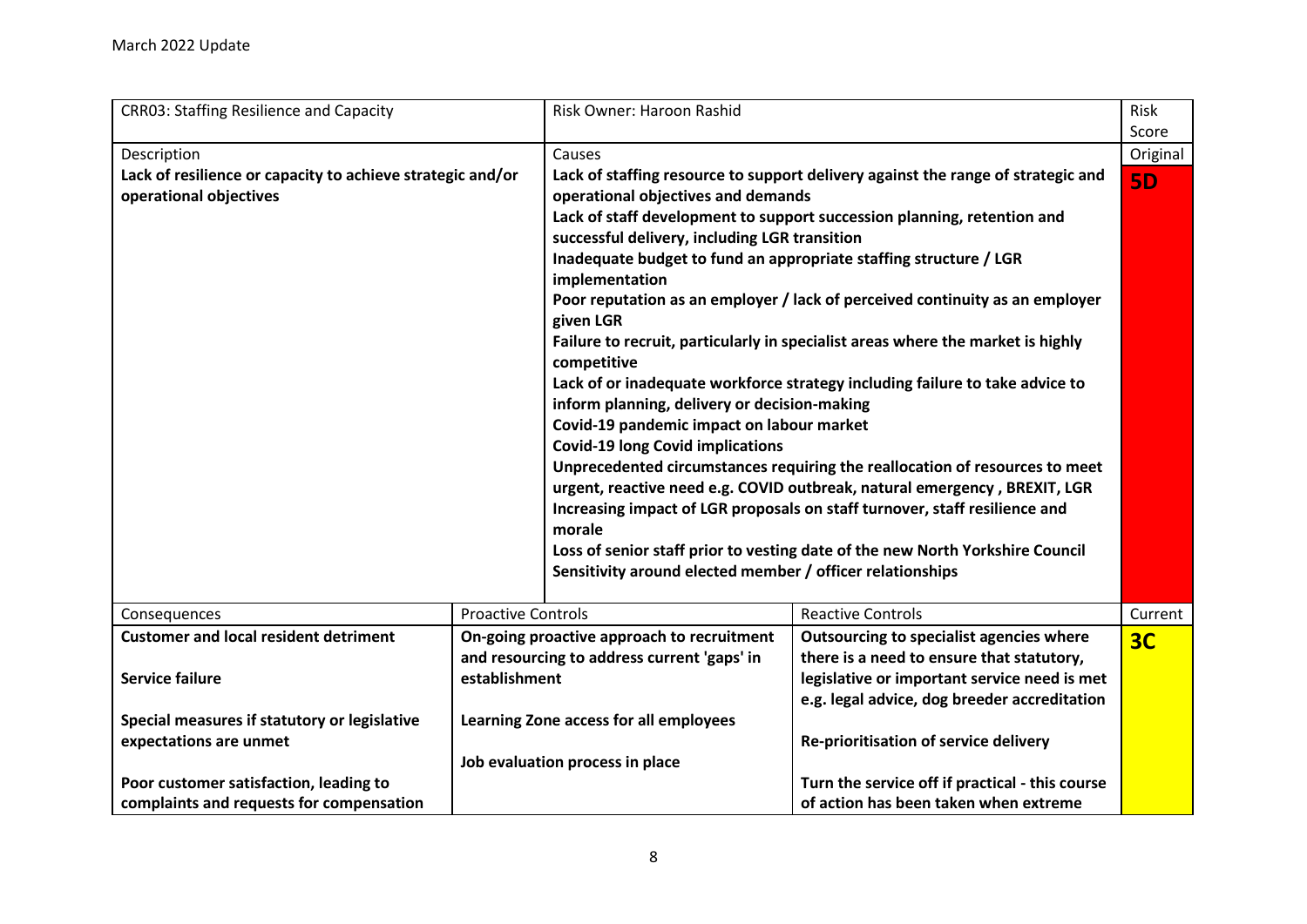| <b>CRR03: Staffing Resilience and Capacity</b> |                                | Risk Owner: Haroon Rashid                    |                                               | Risk  |
|------------------------------------------------|--------------------------------|----------------------------------------------|-----------------------------------------------|-------|
|                                                |                                |                                              |                                               | Score |
| Low staff morale                               |                                | Financial monitoring and reporting -         | staff shortages have occurred (e.g. street    |       |
| Poor productivity among staff                  |                                | including a new approach to budget strategy  | sweeping so that bin collections occurred)    |       |
|                                                |                                | development and oversight                    | Overtime - exceptional and by agreement       |       |
| <b>Increasing sickness levels</b>              |                                |                                              |                                               |       |
|                                                |                                | Regular CX, SMB, manager & staff             | <b>Service Risk Registers incorporate</b>     |       |
| Higher staff turnover and loss of talent       |                                | communication and engagement sessions        | mitigations for resilience and capacity risks |       |
|                                                |                                | taking place to ensure that the pulse of the |                                               |       |
| <b>LGO decisions</b>                           |                                | organisation is taken and responded to       | Zero tolerance approach rolled out includes   |       |
|                                                |                                |                                              | acting on the speak out policy as needed      |       |
| Damage to reputation                           |                                | Regular surveys - ensuring views of          | and exit interview intelligence               |       |
|                                                |                                | workforce are captured and an action plan    |                                               |       |
| <b>Staff wellbeing suffers</b>                 |                                | put in place to address concerns             | Additional control measures as identified /   |       |
|                                                |                                |                                              | required to ensure COVID secure               |       |
| Legal action                                   |                                | <b>Graduate trainees and apprenticeship</b>  | workplaces and service delivery               |       |
|                                                | programmes in place            |                                              |                                               |       |
| <b>Financial penalties</b>                     |                                |                                              |                                               |       |
|                                                |                                | HR/OD service ensures that organisational    |                                               |       |
| Failure to meet legislative requirements,      |                                | development and the employee journey is      |                                               |       |
| election and electoral register                |                                | increasingly focused upon                    |                                               |       |
| responsibilities                               |                                |                                              |                                               |       |
|                                                | <b>Elections Risk Register</b> |                                              |                                               |       |
| Increasing levels of sickness absence as a     |                                |                                              |                                               |       |
| result of COVID-19 contraction rates           |                                | All staff complete mandatory training        |                                               |       |
|                                                |                                | requirements, with accelerated levels for    |                                               |       |
|                                                |                                |                                              |                                               |       |
| Inability to meet increased service demand     | managers                       |                                              |                                               |       |
| as a consequence of additional                 |                                |                                              |                                               |       |
| accountabilities and increased service         |                                | Shared service arrangements in place to      |                                               |       |
| demand brought about by COVID -19              |                                | support organisational resilience where this |                                               |       |
|                                                |                                | represents best value and ensures that a     |                                               |       |
|                                                |                                | focus can be maintained on both short and    |                                               |       |
|                                                | longer term objectives         |                                              |                                               |       |
|                                                |                                |                                              |                                               |       |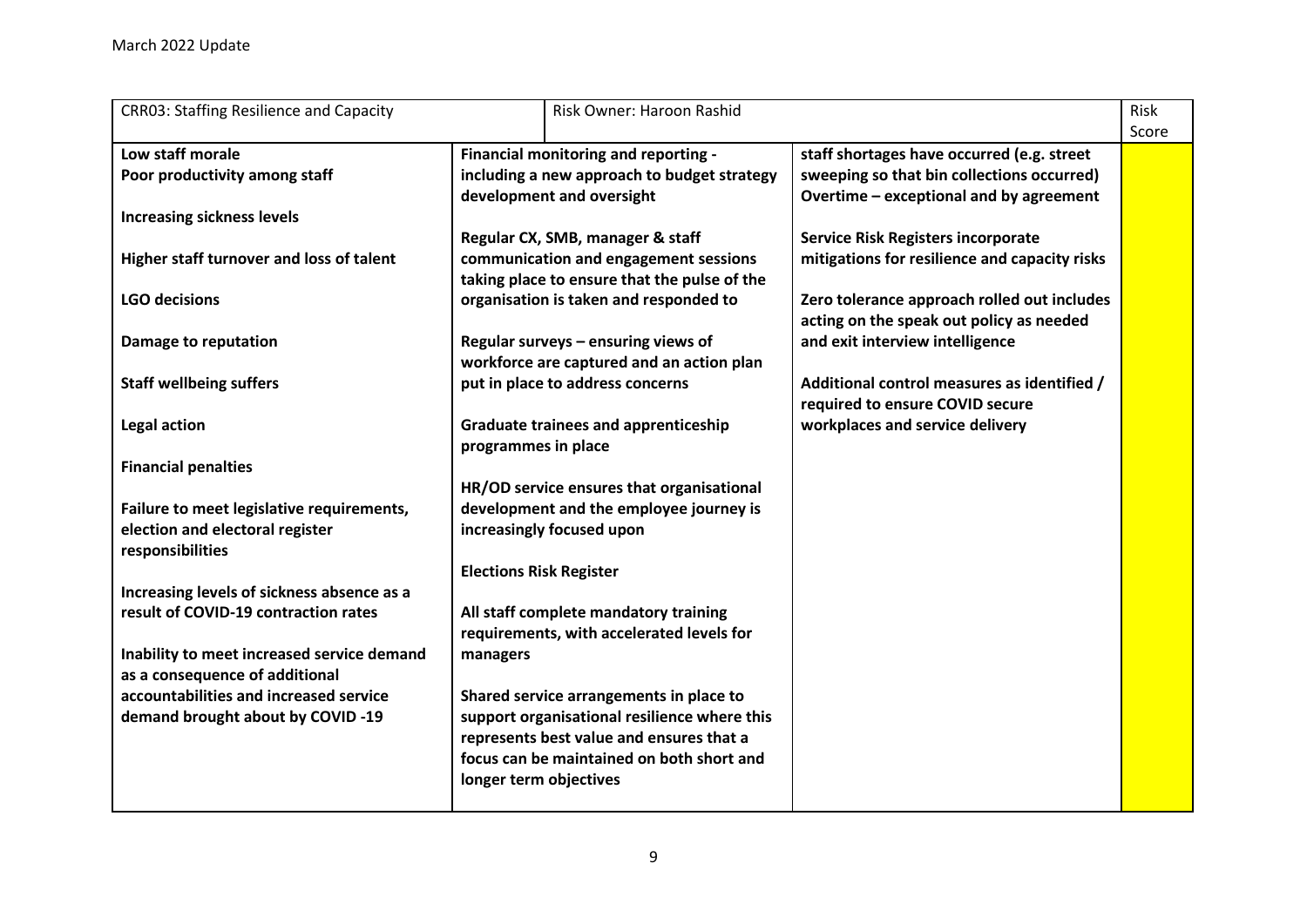| <b>CRR03: Staffing Resilience and Capacity</b> | Risk Owner: Haroon Rashid                      | <b>Risk</b> |
|------------------------------------------------|------------------------------------------------|-------------|
|                                                |                                                | Score       |
|                                                | Increased staffing capacity investment in      |             |
|                                                | place endorsed through budget setting          |             |
|                                                | processes                                      |             |
|                                                |                                                |             |
|                                                | People and Culture Plan reviewed and rolled    |             |
|                                                | out with ongoing assessment of effectiveness   |             |
|                                                |                                                |             |
|                                                | <b>Organisational Development programme</b>    |             |
|                                                | initiated with manager & staff involvement     |             |
|                                                | as appropriate                                 |             |
|                                                |                                                |             |
|                                                |                                                |             |
|                                                | New Ways of Working plans discussed and        |             |
|                                                | implemented - service specific                 |             |
|                                                |                                                |             |
|                                                | New collective agreement and revised pay,      |             |
|                                                | terms and conditions package implemented       |             |
|                                                | for Grade 10 and below directly employed by    |             |
|                                                | the organisation                               |             |
|                                                |                                                |             |
|                                                | Appraisal process rolled out linked to LGR     |             |
|                                                | decision and council plan delivery             |             |
|                                                |                                                |             |
|                                                | Delivery of HR/OD actions in the corporate     |             |
|                                                | delivery programme of the Council Plan         |             |
|                                                |                                                |             |
|                                                | <b>Revised Council Plan and associated</b>     |             |
|                                                | corporate programme in place to determine      |             |
|                                                | strategic objectives and the delivery plan for |             |
|                                                | achieving them                                 |             |
|                                                |                                                |             |
|                                                | New partnership arrangement in place for       |             |
|                                                | <b>Procurement support</b>                     |             |
|                                                |                                                |             |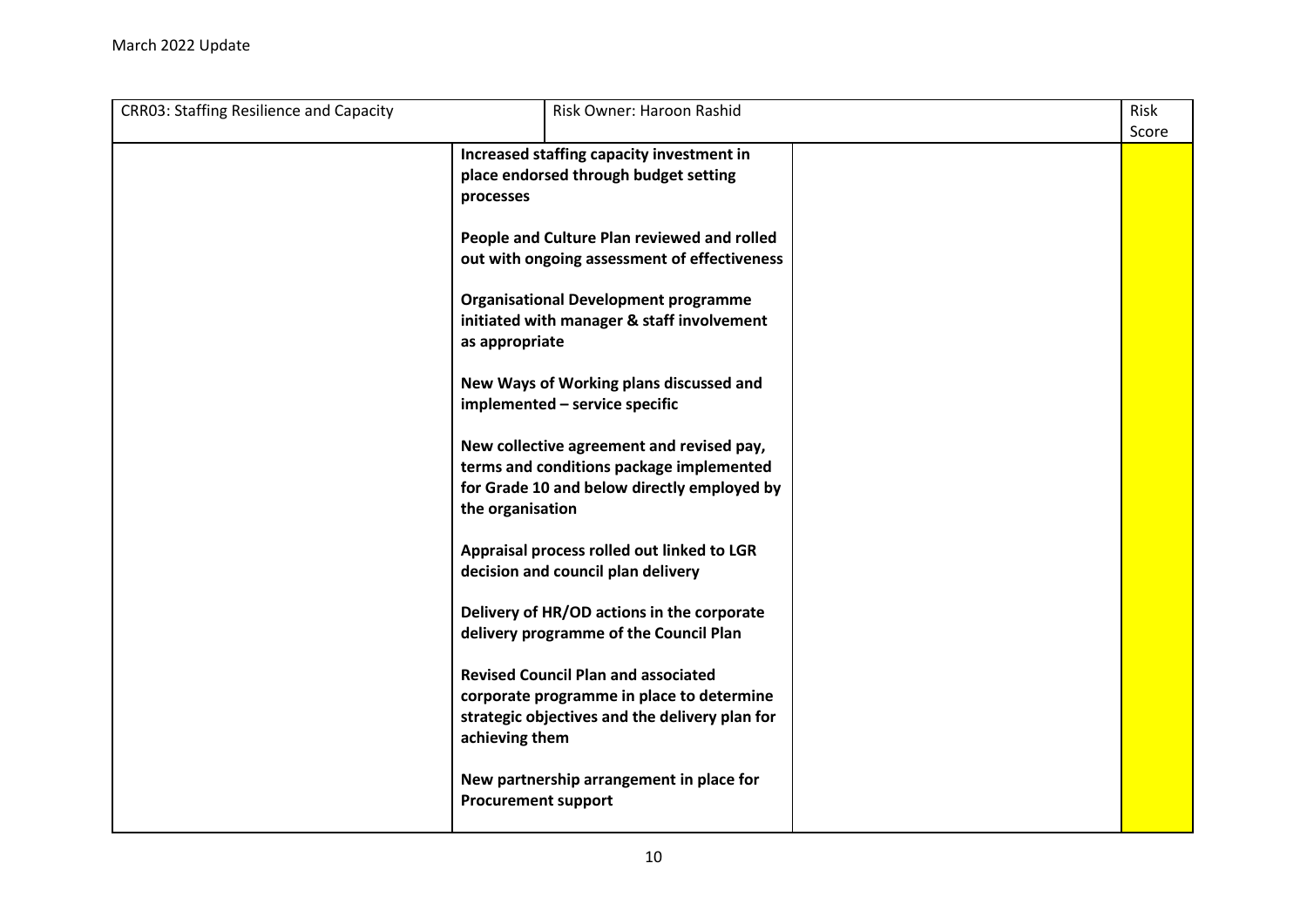| <b>CRR03: Staffing Resilience and Capacity</b>                                                                                                                                                                                                                                                                                                                                                                                                                                                                                                                                                                                                                                                                                                                                                                                   |                                              | Risk Owner: Haroon Rashid                                                                                                                                                                                                  | <b>Risk</b> |
|----------------------------------------------------------------------------------------------------------------------------------------------------------------------------------------------------------------------------------------------------------------------------------------------------------------------------------------------------------------------------------------------------------------------------------------------------------------------------------------------------------------------------------------------------------------------------------------------------------------------------------------------------------------------------------------------------------------------------------------------------------------------------------------------------------------------------------|----------------------------------------------|----------------------------------------------------------------------------------------------------------------------------------------------------------------------------------------------------------------------------|-------------|
|                                                                                                                                                                                                                                                                                                                                                                                                                                                                                                                                                                                                                                                                                                                                                                                                                                  |                                              |                                                                                                                                                                                                                            | Score       |
|                                                                                                                                                                                                                                                                                                                                                                                                                                                                                                                                                                                                                                                                                                                                                                                                                                  | such as zero tolerance<br>reviewed regularly | Adoption of new policies and procedures<br><b>Budget strategy development, financial</b><br>monitoring and reporting includes a strong<br>focus on workforce related issues<br><b>Covid 19 procedures and arrangements</b> |             |
| <b>Mitigating Actions</b>                                                                                                                                                                                                                                                                                                                                                                                                                                                                                                                                                                                                                                                                                                                                                                                                        |                                              |                                                                                                                                                                                                                            | Target      |
| Appraisal process has been refreshed and revised to ensure that there is a focus on issues such as supporting LGR transition, and<br>performance against strategic and operational goals and a training, learning and development plan linked to professional and personal<br>goals. Appraisals took place across the organisation in August/September 2021and will be reviewed every 6 months<br>Initial Training Needs analysis completed; new training and development programme in place for employees and so that managers support<br>and fulfil their responsibilities to employees<br>Review of commissioned and third party arrangements and obligations<br>New partnership arrangement in place for legal support<br>Rolling programme of review of policies and procedures underway to ensure they are fit for purpose |                                              |                                                                                                                                                                                                                            | 2B          |
| Review of Waste Services currently taking place to ensure the operating model is fit for purpose                                                                                                                                                                                                                                                                                                                                                                                                                                                                                                                                                                                                                                                                                                                                 |                                              |                                                                                                                                                                                                                            |             |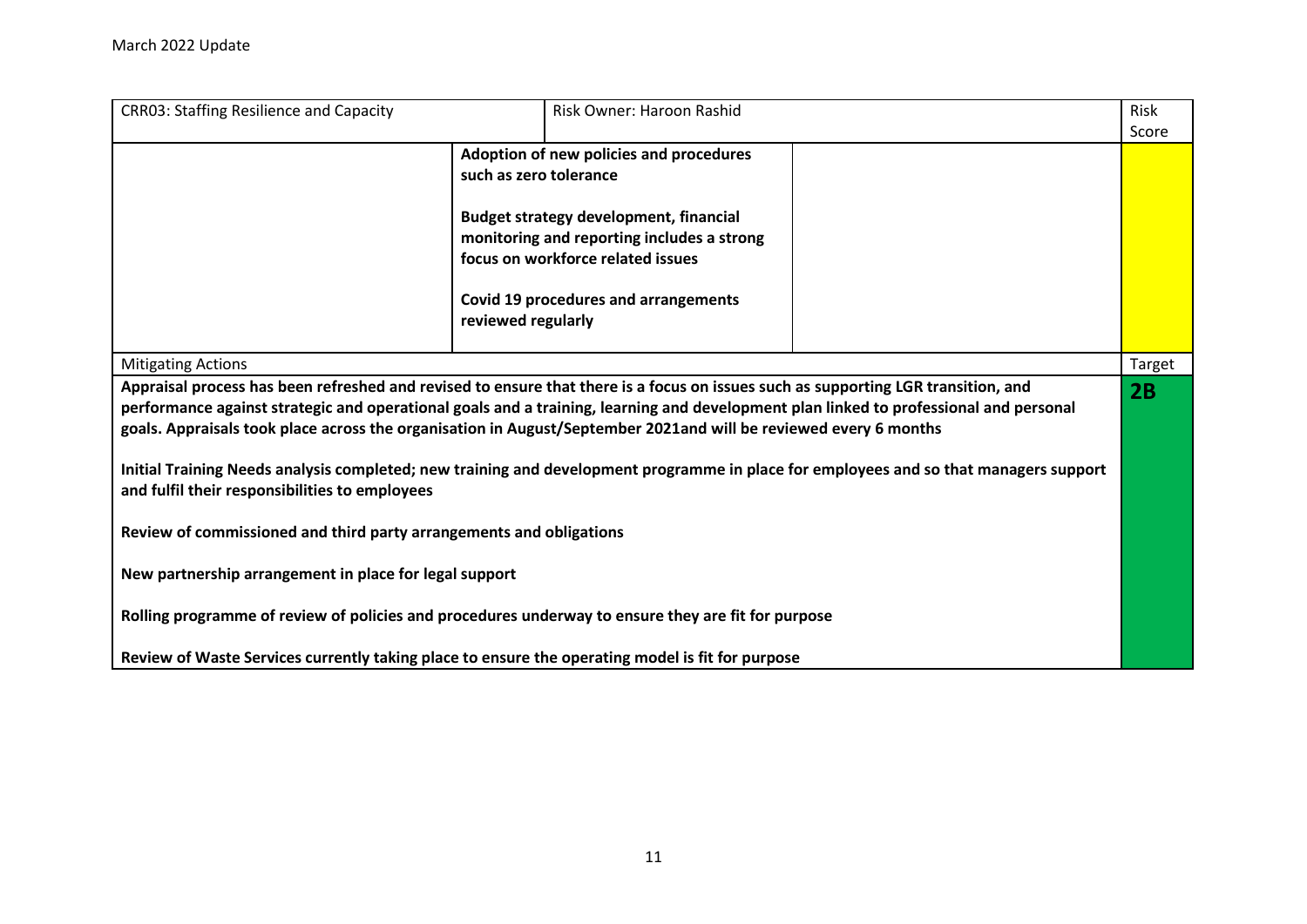<span id="page-11-0"></span>

| <b>CRR04: Financial Management</b>                   |                             | Risk Owner: Anton Hodge                    |                                                                                | Risk           |
|------------------------------------------------------|-----------------------------|--------------------------------------------|--------------------------------------------------------------------------------|----------------|
|                                                      |                             |                                            |                                                                                | Score          |
| Description                                          |                             | Causes                                     |                                                                                | Original       |
| Failure to have adequate financial management within |                             | Lack of data or poor system output         |                                                                                | <b>SE</b>      |
| the Council                                          |                             | <b>Finance staff capacity</b>              |                                                                                |                |
|                                                      |                             | Political/management perception            |                                                                                |                |
|                                                      |                             | Lack of informed decision making           |                                                                                |                |
|                                                      |                             |                                            | Lack of confidence, engagement, experience and awareness within managers       |                |
|                                                      |                             | across the council                         |                                                                                |                |
|                                                      |                             |                                            | Unforeseen financial pressures resulting from Covid-19 and associated variants |                |
|                                                      |                             | <b>Funding cuts</b>                        |                                                                                |                |
|                                                      |                             | <b>Political environment changes</b>       |                                                                                |                |
|                                                      |                             | Economic - high inflation/increased demand |                                                                                |                |
|                                                      |                             |                                            |                                                                                |                |
| Consequences                                         | <b>Proactive Controls</b>   |                                            | <b>Reactive Controls</b>                                                       | Current        |
| Over or underspend                                   |                             | <b>Budget monitoring and reporting</b>     | Budget monitoring and reporting, including                                     | 3 <sub>C</sub> |
|                                                      |                             |                                            | capital                                                                        |                |
| <b>Lack of investment</b>                            |                             | <b>Root and branch reviews</b>             |                                                                                |                |
|                                                      |                             |                                            | <b>Continuous cycle of Root and branch</b>                                     |                |
| Damage to reputation                                 | <b>External support</b>     |                                            | reviews                                                                        |                |
|                                                      |                             |                                            |                                                                                |                |
| <b>Qualified audits</b>                              |                             | <b>Financial Performance Reports</b>       | <b>Review of Audit arrangements to ensure</b>                                  |                |
|                                                      |                             |                                            | correct focus on areas of risk                                                 |                |
| Lack of awareness of resources, leading to           |                             | <b>Budget Managers' access to Pentana</b>  |                                                                                |                |
| impact on performance (spending in 'wrong'           |                             |                                            | Prioritisation of funding/use of reserves                                      |                |
| areas)                                               | <b>Financial Strategy</b>   |                                            |                                                                                |                |
|                                                      |                             |                                            | Review of commissioned and third party                                         |                |
| <b>Possible external intervention</b>                | <b>Capital Plan</b>         |                                            | arrangements and obligations                                                   |                |
|                                                      |                             |                                            |                                                                                |                |
| Weak long term planning                              | <b>Treasury management</b>  |                                            | In-year review to ascertain impact of Covid                                    |                |
|                                                      |                             |                                            | and assess reliance on reserves to ensure a                                    |                |
|                                                      | <b>Report to committees</b> |                                            | balanced outturn for 2021-22                                                   |                |
|                                                      |                             |                                            |                                                                                |                |
|                                                      |                             |                                            |                                                                                |                |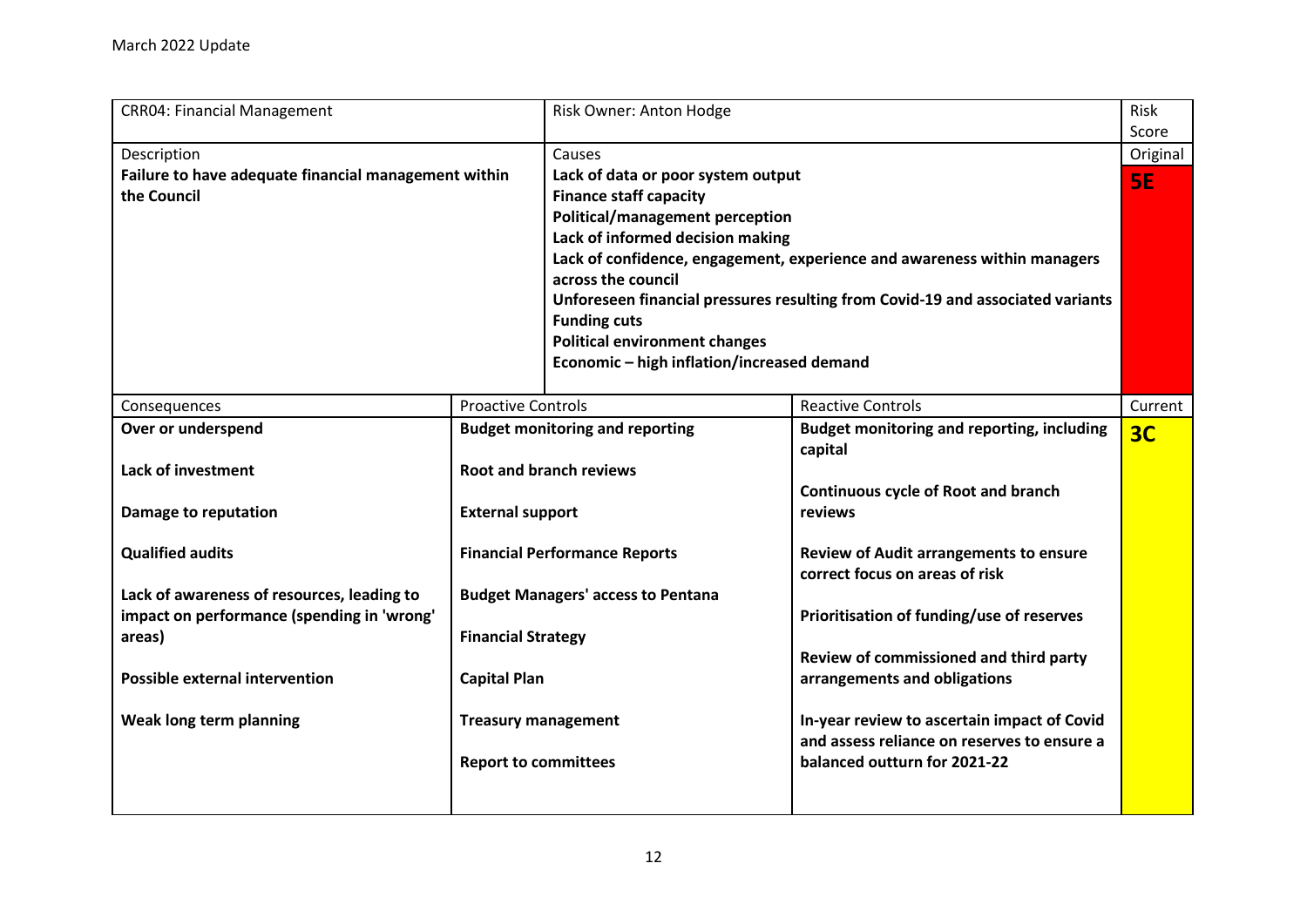| <b>CRR04: Financial Management</b>                                                                                                                                                                                                                                                                                                                                                                                                                                                                                              | Risk Owner: Anton Hodge                  |                                          |        |
|---------------------------------------------------------------------------------------------------------------------------------------------------------------------------------------------------------------------------------------------------------------------------------------------------------------------------------------------------------------------------------------------------------------------------------------------------------------------------------------------------------------------------------|------------------------------------------|------------------------------------------|--------|
|                                                                                                                                                                                                                                                                                                                                                                                                                                                                                                                                 |                                          |                                          | Score  |
|                                                                                                                                                                                                                                                                                                                                                                                                                                                                                                                                 | Review and update reports on financial   | Work with partners and other LAs to      |        |
|                                                                                                                                                                                                                                                                                                                                                                                                                                                                                                                                 | performance                              | determine medium term impact of Covid on |        |
|                                                                                                                                                                                                                                                                                                                                                                                                                                                                                                                                 |                                          | income streams and build into refreshed  |        |
|                                                                                                                                                                                                                                                                                                                                                                                                                                                                                                                                 | Review capacity of financial support     | <b>Financial Strategy</b>                |        |
|                                                                                                                                                                                                                                                                                                                                                                                                                                                                                                                                 | More member involvement and transparency |                                          |        |
|                                                                                                                                                                                                                                                                                                                                                                                                                                                                                                                                 | in Financial Strategy and Capital Plan   |                                          |        |
| <b>Mitigating Actions</b>                                                                                                                                                                                                                                                                                                                                                                                                                                                                                                       |                                          |                                          | Target |
| Additional External support where appropriate<br>Deliver training/agree expectations of role of budget managers<br>Use of Benchmarking - including financial and service performance<br>Review all financial procedures including contract procedures<br>Focussed reviews on areas of budget vulnerability, including overspends and where savings are expected<br>Work with service managers to ensure required savings are agreed and understood<br>Ensure members are kept informed of spending plans and impact on reserves |                                          |                                          | 2B     |
| Set out financial procedures relating to LGR, including any impact on decision-making processes                                                                                                                                                                                                                                                                                                                                                                                                                                 |                                          |                                          |        |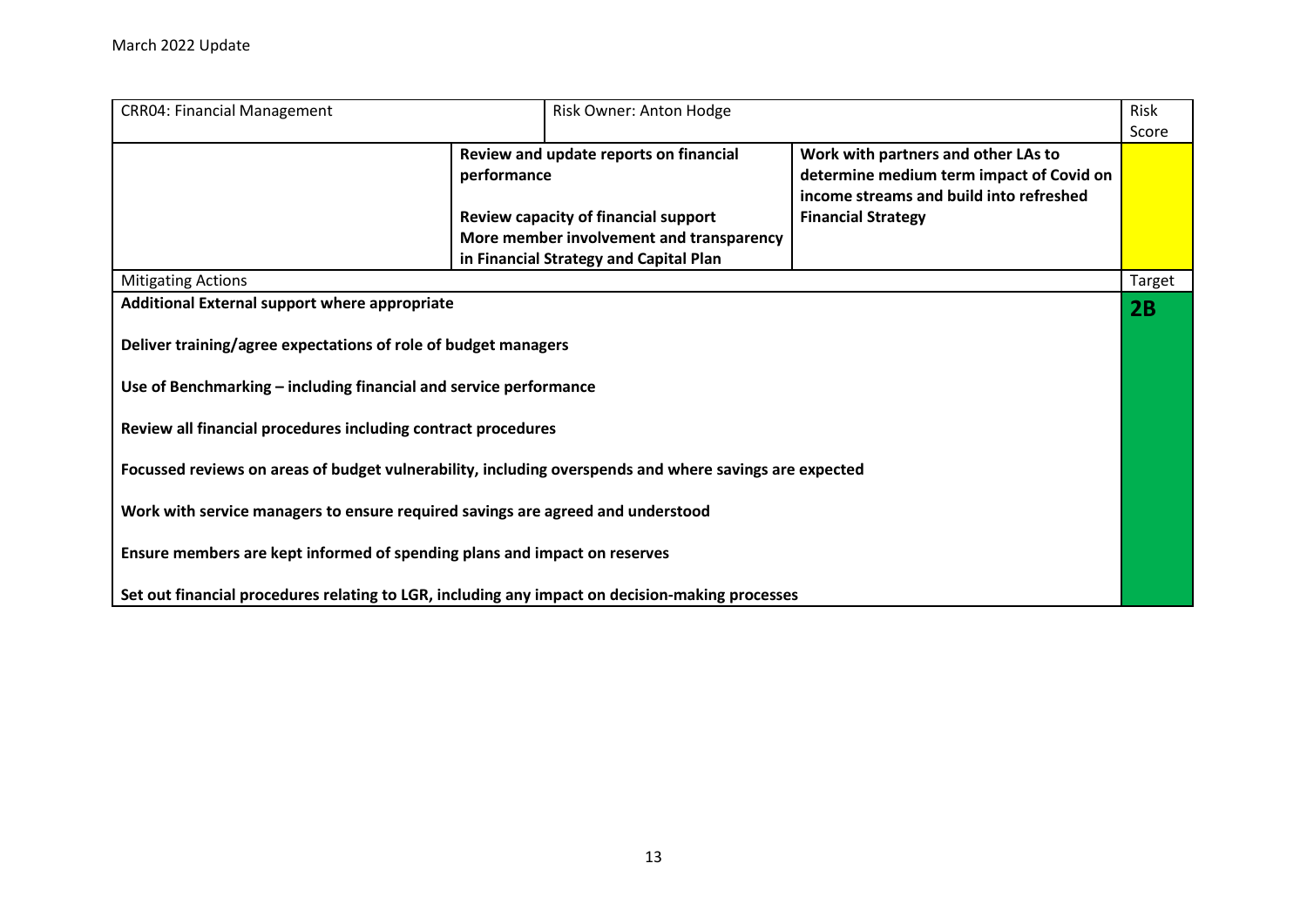<span id="page-13-0"></span>

| <b>CRR05: Information Governance</b>                                                                                                                                                                                                                                                                            |                                                                                                                                                              | Risk Owner: Elizabeth Heath                                                                                                   |                                                                                                                                                   | Risk                           |
|-----------------------------------------------------------------------------------------------------------------------------------------------------------------------------------------------------------------------------------------------------------------------------------------------------------------|--------------------------------------------------------------------------------------------------------------------------------------------------------------|-------------------------------------------------------------------------------------------------------------------------------|---------------------------------------------------------------------------------------------------------------------------------------------------|--------------------------------|
| Description<br>Ineffective data governance arrangements lead to<br>unauthorised disclosure of personal and sensitive data,<br>poor quality or delayed responses to FOI requests, and<br>inability to locate key data upon which the Council relies,<br>resulting in loss of reputation and poor decision-making |                                                                                                                                                              | Causes<br>Lack of staff and expertise<br>Lack of staff development<br>Simple mistakes                                         | Governance not embedded in organisational culture - lack of communication<br>Information governance arrangements not in place for shared services | Score<br>Original<br><b>SE</b> |
| Consequences                                                                                                                                                                                                                                                                                                    | <b>Proactive Controls</b>                                                                                                                                    |                                                                                                                               | <b>Reactive Controls</b>                                                                                                                          | Current                        |
| Service user detriment<br><b>Service failure</b><br><b>Special measures</b>                                                                                                                                                                                                                                     | asset register                                                                                                                                               | Training, policies in place, regular CIGG<br>meetings, access to expert advice,<br>monitoring systems and audits, information | Breach process in place to report and<br>investigate potential data breaches<br>FOI review process in place, lessons learnt<br>considered         | 3 <sub>C</sub>                 |
| Poor customer and/or staff satisfaction<br><b>Staff turnover</b>                                                                                                                                                                                                                                                | DPIA template in place<br>Continue to emphasise personal<br>responsibility of staff for all information and<br>consider disciplinary action against breaches |                                                                                                                               | <b>CIGG reviews</b>                                                                                                                               |                                |
| <b>ICO</b> decisions<br><b>LGO decisions</b>                                                                                                                                                                                                                                                                    | Continue to review information asset<br>registers                                                                                                            |                                                                                                                               |                                                                                                                                                   |                                |
| Damage to reputation                                                                                                                                                                                                                                                                                            | <b>Ensure individual data sharing arrangements</b><br>are completed for each activity                                                                        |                                                                                                                               |                                                                                                                                                   |                                |
| <b>Staff wellbeing suffers</b>                                                                                                                                                                                                                                                                                  | <b>Ensure Data Protection risks are managed to</b><br>comply with GDPR                                                                                       |                                                                                                                               |                                                                                                                                                   |                                |
| <b>Legal action</b><br><b>Financial penalties</b>                                                                                                                                                                                                                                                               | <b>Register</b>                                                                                                                                              | <b>Separate Information Governance Risk</b>                                                                                   |                                                                                                                                                   |                                |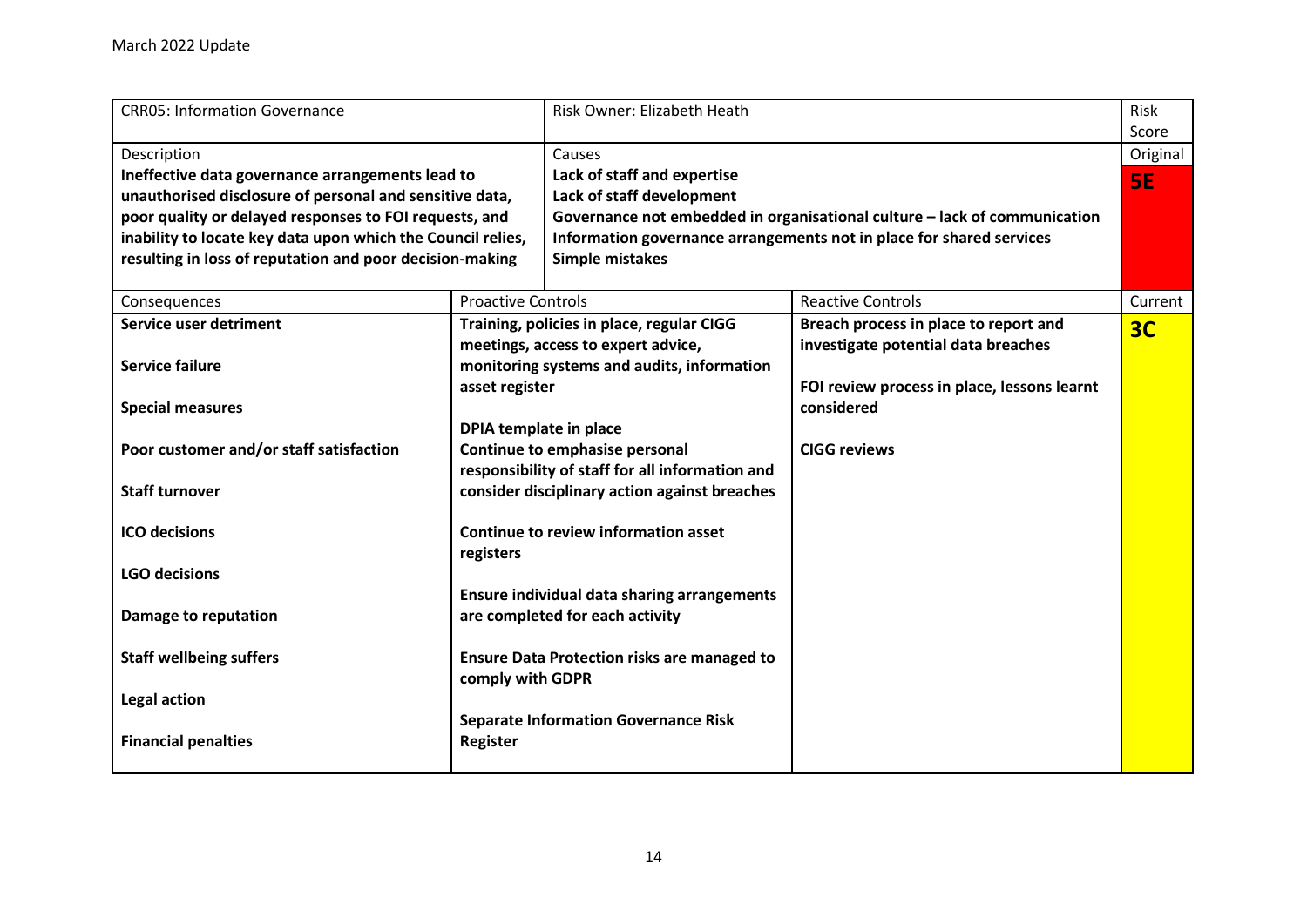| <b>CRR05: Information Governance</b>                                        |           | Risk Owner: Elizabeth Heath                                                                                               | <b>Risk</b> |
|-----------------------------------------------------------------------------|-----------|---------------------------------------------------------------------------------------------------------------------------|-------------|
|                                                                             |           |                                                                                                                           | Score       |
|                                                                             |           | Online mandatory training completed by                                                                                    |             |
|                                                                             |           | existing staff and by new starters as part of                                                                             |             |
|                                                                             | induction |                                                                                                                           |             |
| <b>Mitigating Actions</b>                                                   |           |                                                                                                                           | Target      |
| Ensure individual data sharing arrangements are completed for each activity |           |                                                                                                                           | 3C          |
|                                                                             |           |                                                                                                                           |             |
|                                                                             |           | Ensure Data Protection risks are managed to comply with GDPR - specifically around contracts and other service agreements |             |
|                                                                             |           |                                                                                                                           |             |
| Continue communications to staff                                            |           |                                                                                                                           |             |
|                                                                             |           |                                                                                                                           |             |
| <b>Continue regular training</b>                                            |           |                                                                                                                           |             |
|                                                                             |           |                                                                                                                           |             |
| Breaches recorded, monitored and followed up                                |           |                                                                                                                           |             |
|                                                                             |           |                                                                                                                           |             |
| Review resourcing for dealing with FOI' and SAR's                           |           |                                                                                                                           |             |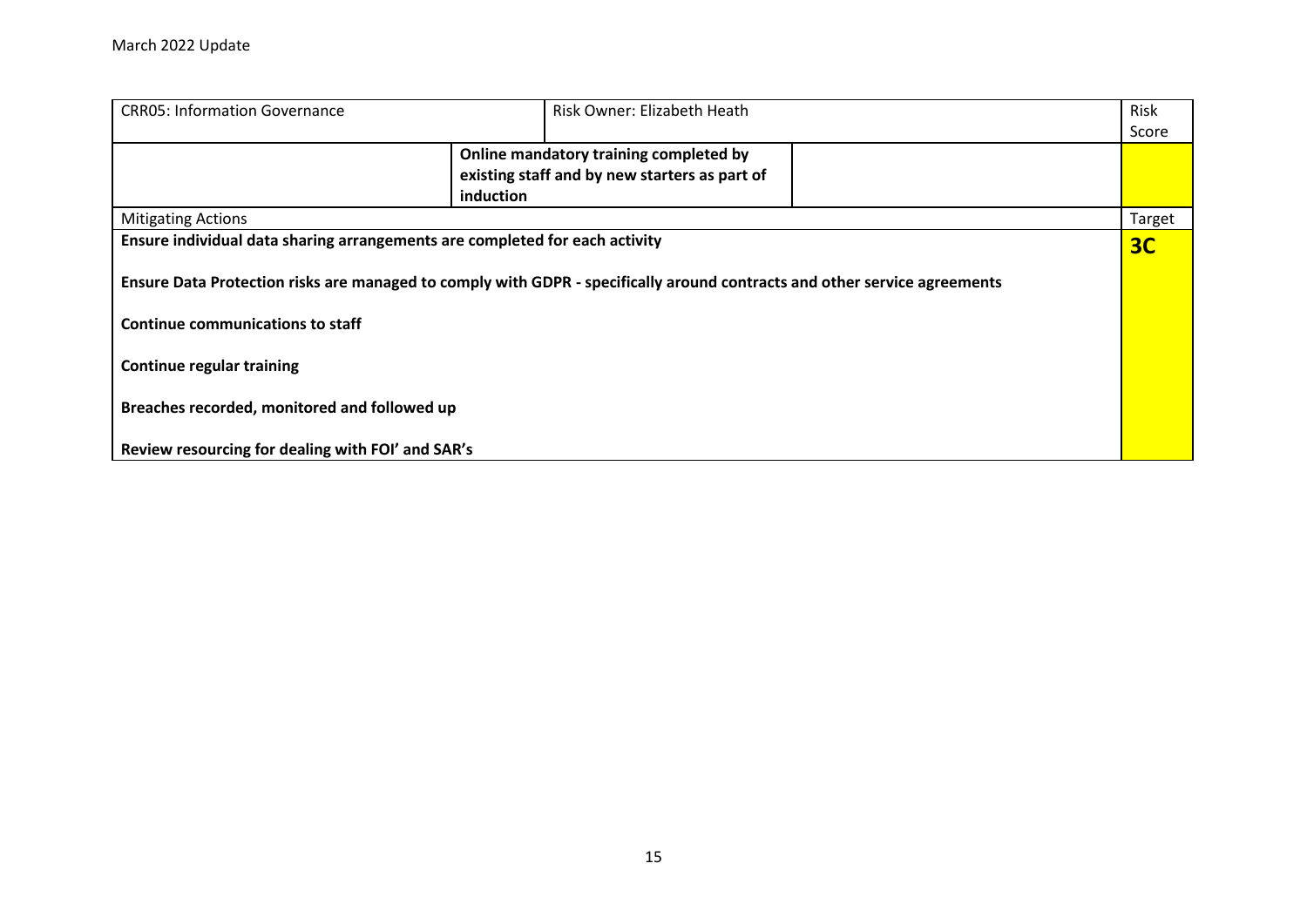<span id="page-15-0"></span>

| CRR06: ICT                                                 |                           | Risk Owner: Margaret Wallace                                   |                                                                                   | Risk           |
|------------------------------------------------------------|---------------------------|----------------------------------------------------------------|-----------------------------------------------------------------------------------|----------------|
|                                                            |                           |                                                                |                                                                                   | Score          |
| Description                                                |                           | Causes                                                         |                                                                                   | Original       |
| Ability to deliver public services is severely compromised |                           | Outdated or inappropriate policies                             |                                                                                   | 5E             |
| or reduced due to ICT failure, risk of cyber- security     |                           | Poor corporate controls over ICT system                        |                                                                                   |                |
|                                                            |                           | Increase investment in maintaining and developing core systems |                                                                                   |                |
|                                                            |                           |                                                                | Inadequate contractual arrangements, and poor contract management                 |                |
|                                                            |                           |                                                                | Over-reliance on third party suppliers and lack of out of hours support           |                |
|                                                            |                           |                                                                | Outdated, ineffective or ill-configured ICT infrastructure/ lack of investment in |                |
|                                                            |                           | appropriate technologies                                       |                                                                                   |                |
|                                                            |                           | Ill-configured or inadequate software                          |                                                                                   |                |
|                                                            |                           |                                                                | Limited internal capacity within local IT team to manage increasing IT service    |                |
|                                                            |                           | delivery expectations                                          |                                                                                   |                |
|                                                            |                           | Lack of investment in strategic IT resource                    |                                                                                   |                |
|                                                            |                           | Loss of program management support to implement large projects |                                                                                   |                |
|                                                            |                           | Lack of adequate training in effective system use              |                                                                                   |                |
|                                                            |                           | Lack of/inadequate equipment                                   |                                                                                   |                |
|                                                            |                           | Inadequate disaster recovery planning                          |                                                                                   |                |
|                                                            |                           |                                                                | System security is compromised through inadequate security controls or cyber      |                |
|                                                            |                           | attack                                                         |                                                                                   |                |
|                                                            |                           | Fraud - internal theft of data or sabotage of system/data      |                                                                                   |                |
|                                                            |                           | Insufficient investment reduces ICT capacity and effectiveness |                                                                                   |                |
|                                                            |                           | National/ regional electric grid failure                       |                                                                                   |                |
|                                                            |                           | No back up supply of electricity at Ryedale House              |                                                                                   |                |
|                                                            |                           |                                                                |                                                                                   |                |
| Consequences                                               | <b>Proactive Controls</b> |                                                                | <b>Reactive Controls</b>                                                          | Current        |
| Citizens do not receive a service or receive a             |                           | PSN compliance health check and                                | DR site available if required                                                     | 3 <sub>C</sub> |
| poor service                                               |                           | certification/regularly undertaken                             |                                                                                   |                |
|                                                            |                           |                                                                | Third party support                                                               |                |
| Services are unable to operate, or must                    |                           | <b>Robust Business Continuity and Disaster</b>                 |                                                                                   |                |
| operate at a reduced level, for a protracted               | recovery plans            |                                                                |                                                                                   |                |
| period of time                                             | <b>Contract audit</b>     |                                                                |                                                                                   |                |
|                                                            |                           |                                                                |                                                                                   |                |
| Services are unable to operate efficiently                 |                           |                                                                |                                                                                   |                |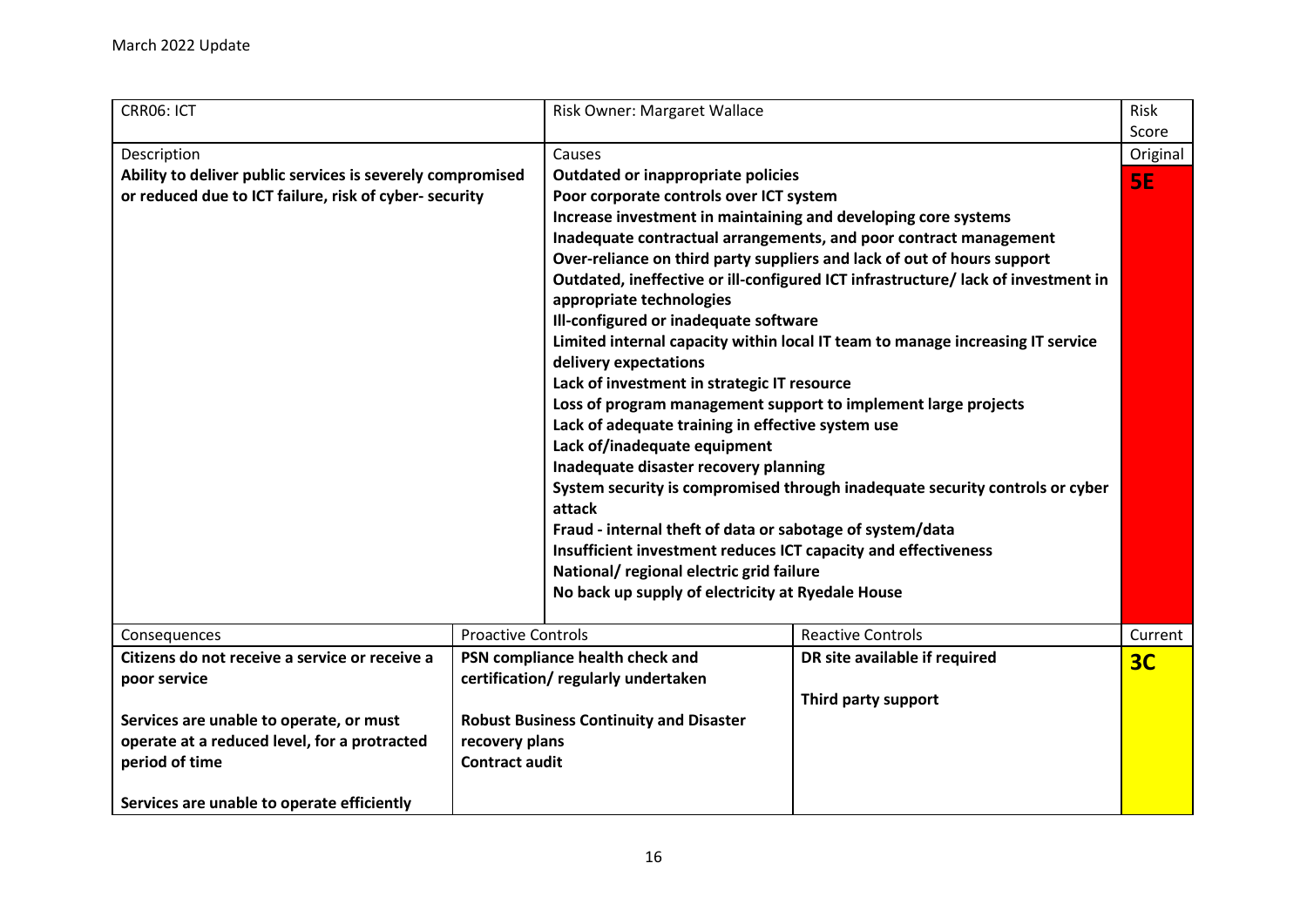| CRR06: ICT                                                                                                                                                                                                                                                        |         | Risk Owner: Margaret Wallace             |  | Risk<br>Score |
|-------------------------------------------------------------------------------------------------------------------------------------------------------------------------------------------------------------------------------------------------------------------|---------|------------------------------------------|--|---------------|
| Data is lost or irretrievable/ reputational<br>damage                                                                                                                                                                                                             | budgets | Centralization of IT decision-making and |  |               |
| <b>Organisation loses PSN connection</b><br><b>Systems are breached</b>                                                                                                                                                                                           |         | IT policies and procedures               |  |               |
| <b>Fraud/Financial Impact</b>                                                                                                                                                                                                                                     |         |                                          |  |               |
| Damage to reputation                                                                                                                                                                                                                                              |         |                                          |  |               |
| <b>Mitigating Actions</b>                                                                                                                                                                                                                                         |         |                                          |  | Target        |
| <b>External service review and reporting</b>                                                                                                                                                                                                                      |         |                                          |  | 2C            |
| Annual third party health check and implementation of actions<br>Maintenance of software and systems within service support dates. A program of system upgrades, supported by IT, is underway to ensure                                                           |         |                                          |  |               |
| the Council is operating secure and compliant systems                                                                                                                                                                                                             |         |                                          |  |               |
| <b>Ongoing investment in cloud and SaaS</b>                                                                                                                                                                                                                       |         |                                          |  |               |
| Training and development of staff in appropriate use of systems and software, including security                                                                                                                                                                  |         |                                          |  |               |
| <b>Links with National Cyber Security Centre</b>                                                                                                                                                                                                                  |         |                                          |  |               |
| <b>Testing of DR arrangements</b>                                                                                                                                                                                                                                 |         |                                          |  |               |
| Review our emergency planning arrangements to mitigate if there is a National/ regional electric grid failure. Link with CRR08 - assets on<br>Ryedale response to electrical outage in conjunction with IT to ensure we have a robust infrastructure and response |         |                                          |  |               |
| Review of demands for IT third party support for out of hours                                                                                                                                                                                                     |         |                                          |  |               |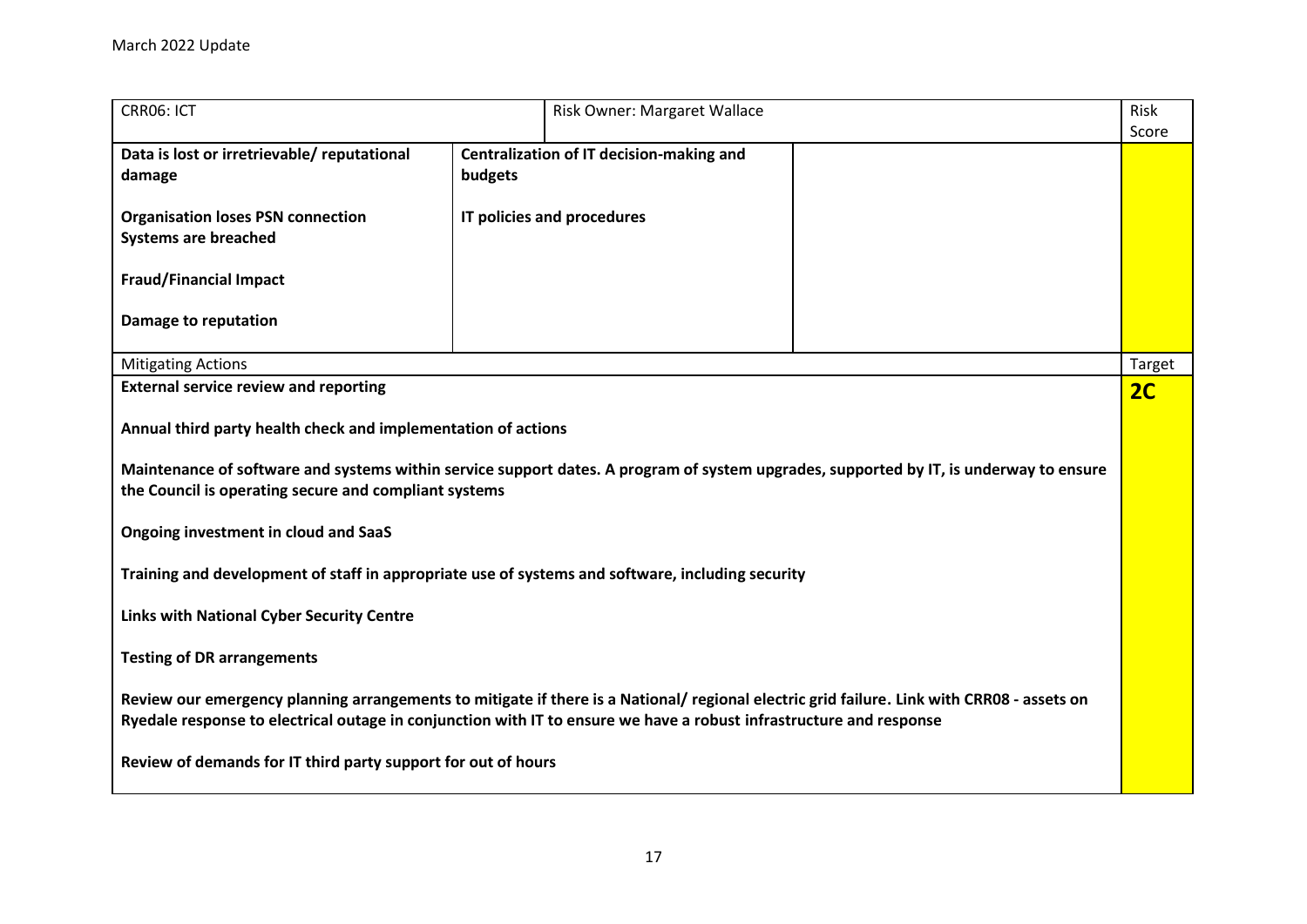| CRRO6: ICT                                                                                                                                                                                   | Risk Owner: Margaret Wallace | Risk  |
|----------------------------------------------------------------------------------------------------------------------------------------------------------------------------------------------|------------------------------|-------|
|                                                                                                                                                                                              |                              | Score |
| Regular review and updating of WhatsApp group alert systems in liaison with the Communications Team; to inform managers, staff and<br>elected members of any emergency response of IT issues |                              |       |
| Project management support recruited to assist in the program delivery of the strategic IT upgrades                                                                                          |                              |       |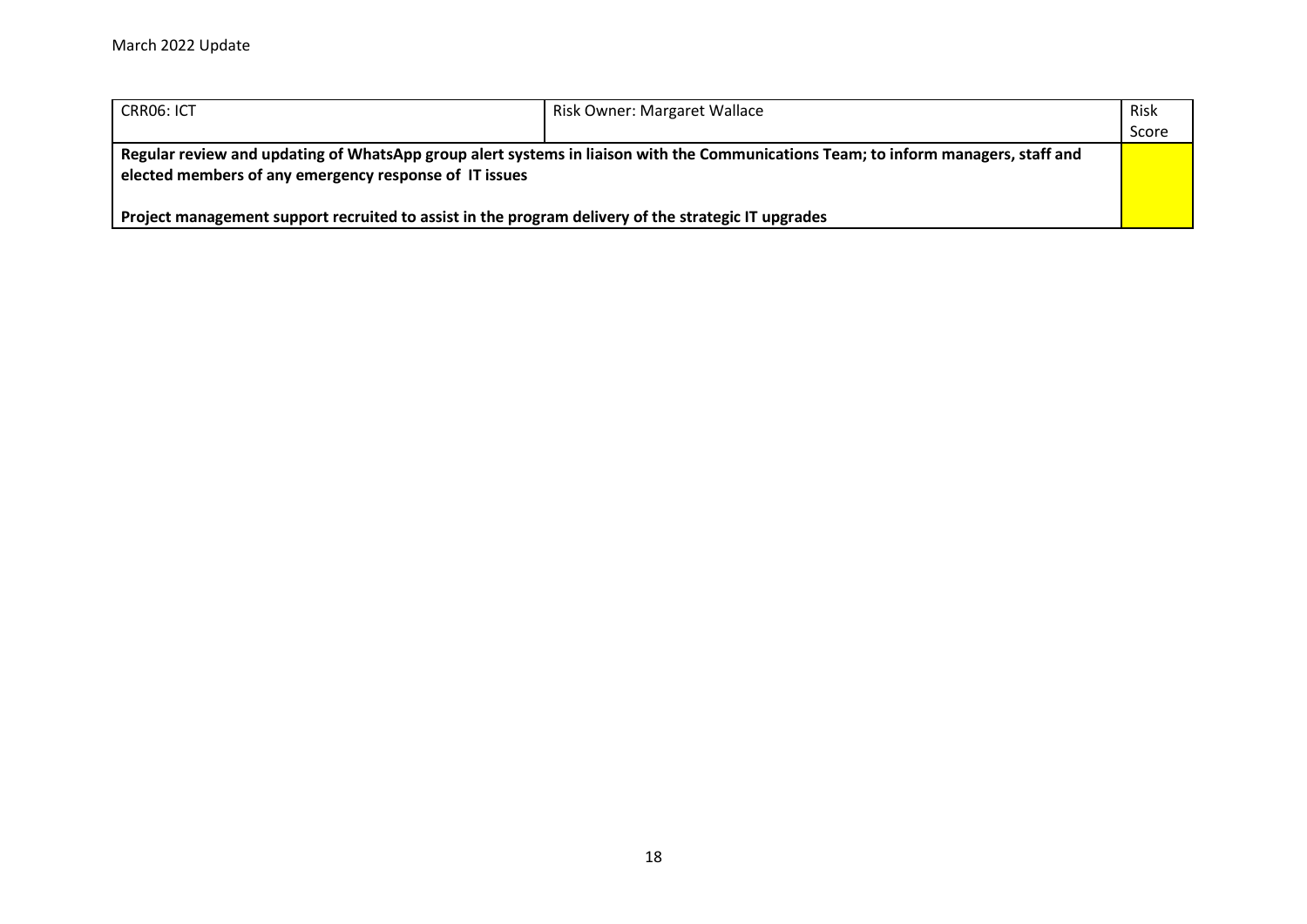<span id="page-18-0"></span>

| <b>CRR07: Contracts and Procurement</b>                                                                                                                  |                                                                                                            | Risk Owner: Elizabeth Heath                                                                                                                                    |                                                                              | Risk<br>Score  |
|----------------------------------------------------------------------------------------------------------------------------------------------------------|------------------------------------------------------------------------------------------------------------|----------------------------------------------------------------------------------------------------------------------------------------------------------------|------------------------------------------------------------------------------|----------------|
| Description                                                                                                                                              |                                                                                                            | Causes                                                                                                                                                         |                                                                              | Original       |
| Failure to ensure that effective procurement and contract<br>management is carried out across the Council<br>Brexit risk to procurement and supply chain |                                                                                                            | Lack of awareness and ownership across the Council<br><b>Outdated policies and procedures</b><br>The UK leaving the EU (Brexit) with no trading deals in place |                                                                              | <b>5D</b>      |
| Consequences                                                                                                                                             | <b>Proactive Controls</b>                                                                                  |                                                                                                                                                                | <b>Reactive Controls</b>                                                     | Current        |
| <b>Inability to deliver Value for Money</b>                                                                                                              | <b>Contracts Register</b>                                                                                  |                                                                                                                                                                | <b>Review of expired contracts</b>                                           | 3 <sub>C</sub> |
| Risk of breaking procurement law and<br>regulation                                                                                                       | Quarterly update and review                                                                                |                                                                                                                                                                | Retrospective permissions applied for                                        |                |
| <b>Financial penalties</b>                                                                                                                               |                                                                                                            | <b>Wider Partnership arrangements</b>                                                                                                                          | Review of projects due out to the market at<br>the time the UK leaves the EU |                |
| Less effective contracts/contract                                                                                                                        |                                                                                                            | Increase the regularity of supplier risk                                                                                                                       |                                                                              |                |
| management                                                                                                                                               |                                                                                                            | assessments, from annual to bi-annual or                                                                                                                       |                                                                              |                |
| <b>Missed opportunities</b>                                                                                                                              | quarterly, dependent on the strategic<br>importance of the contract                                        |                                                                                                                                                                |                                                                              |                |
| The result of the Brexit negotiations could                                                                                                              |                                                                                                            | Work with legal services to understand                                                                                                                         |                                                                              |                |
| have a negative impact on the Council's                                                                                                                  |                                                                                                            | financial and legal the impact of non-                                                                                                                         |                                                                              |                |
| supply chain, both with direct tier 1 suppliers                                                                                                          | compliant contracts or those operating on                                                                  |                                                                                                                                                                |                                                                              |                |
| and their sub-contractor network                                                                                                                         |                                                                                                            | suppliers' terms and conditions                                                                                                                                |                                                                              |                |
| Existing supply contracts may be impacted by<br>changes in regulation, or legal requirements                                                             | Early engagement with supply markets when<br>we are looking to tender                                      |                                                                                                                                                                |                                                                              |                |
| <b>Assurance of Supply - risk that a complete</b><br>failure in supply of the goods / service (e.g.<br>Carillion) from key suppliers could be felt       | Review of the services the council delivers to<br>assess the potential impact on specific supply<br>chains |                                                                                                                                                                |                                                                              |                |
| Service levels may be impacted negatively by<br>any changes in the Supply Chain or access to<br>workers, particularly in low skilled categories          |                                                                                                            | Early supplier engagement should identify<br>areas of cost increase that need to be                                                                            |                                                                              |                |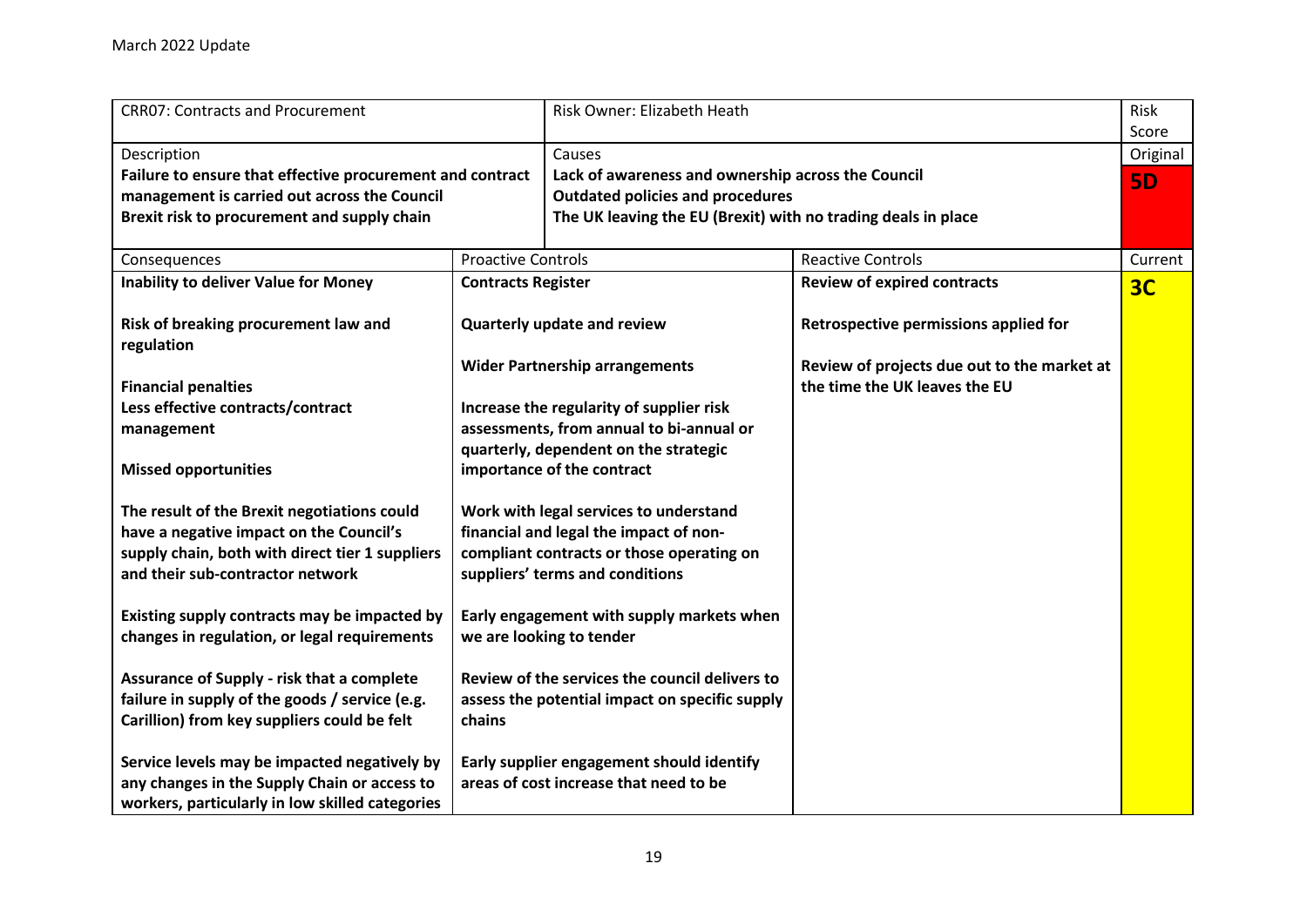| <b>CRRO7: Contracts and Procurement</b>                                                                                                                                                | Risk Owner: Elizabeth Heath                                                                                                                                                                                                                                | Risk   |  |  |
|----------------------------------------------------------------------------------------------------------------------------------------------------------------------------------------|------------------------------------------------------------------------------------------------------------------------------------------------------------------------------------------------------------------------------------------------------------|--------|--|--|
|                                                                                                                                                                                        |                                                                                                                                                                                                                                                            | Score  |  |  |
| Financial risk need to consider if any supply                                                                                                                                          | factored into budget control and or change in                                                                                                                                                                                                              |        |  |  |
| changes will drive up costs of the Goods /                                                                                                                                             | requirements                                                                                                                                                                                                                                               |        |  |  |
| Services/Works in the short/medium/long                                                                                                                                                |                                                                                                                                                                                                                                                            |        |  |  |
| term                                                                                                                                                                                   | New partnership in place with NYCC to                                                                                                                                                                                                                      |        |  |  |
|                                                                                                                                                                                        | deliver procurement services                                                                                                                                                                                                                               |        |  |  |
| <b>Mitigating Actions</b>                                                                                                                                                              |                                                                                                                                                                                                                                                            | Target |  |  |
|                                                                                                                                                                                        | Ensure all staff with authority for procurement and contracts are appropriately trained and are aware of their responsibilities                                                                                                                            | 2B     |  |  |
|                                                                                                                                                                                        | New Procurement and Contract Management Strategy (taking into account health check) and Action Plan in place to ensure that Value of                                                                                                                       |        |  |  |
| analysis to identify and deliver savings                                                                                                                                               | Money is a key requirement and that relevant staff take a commercial approach to purchasing. This also encompasses a detailed spend                                                                                                                        |        |  |  |
| Networking with relevant groups and other local authorities to ensure we are aware of important developments and to share and learn<br>from good practice and review shared agreements |                                                                                                                                                                                                                                                            |        |  |  |
| <b>Regular reporting on performance</b>                                                                                                                                                |                                                                                                                                                                                                                                                            |        |  |  |
| Review of shared service arrangements to ensure they are fit for purpose, including Internal Audit reports                                                                             |                                                                                                                                                                                                                                                            |        |  |  |
|                                                                                                                                                                                        | Undertake Supplier analysis, segment and understand our supplier base. See where your critical suppliers are, and even look at who<br>supplies our suppliers. If there are EU companies in that mix, understand how that could impact the rest of our flow |        |  |  |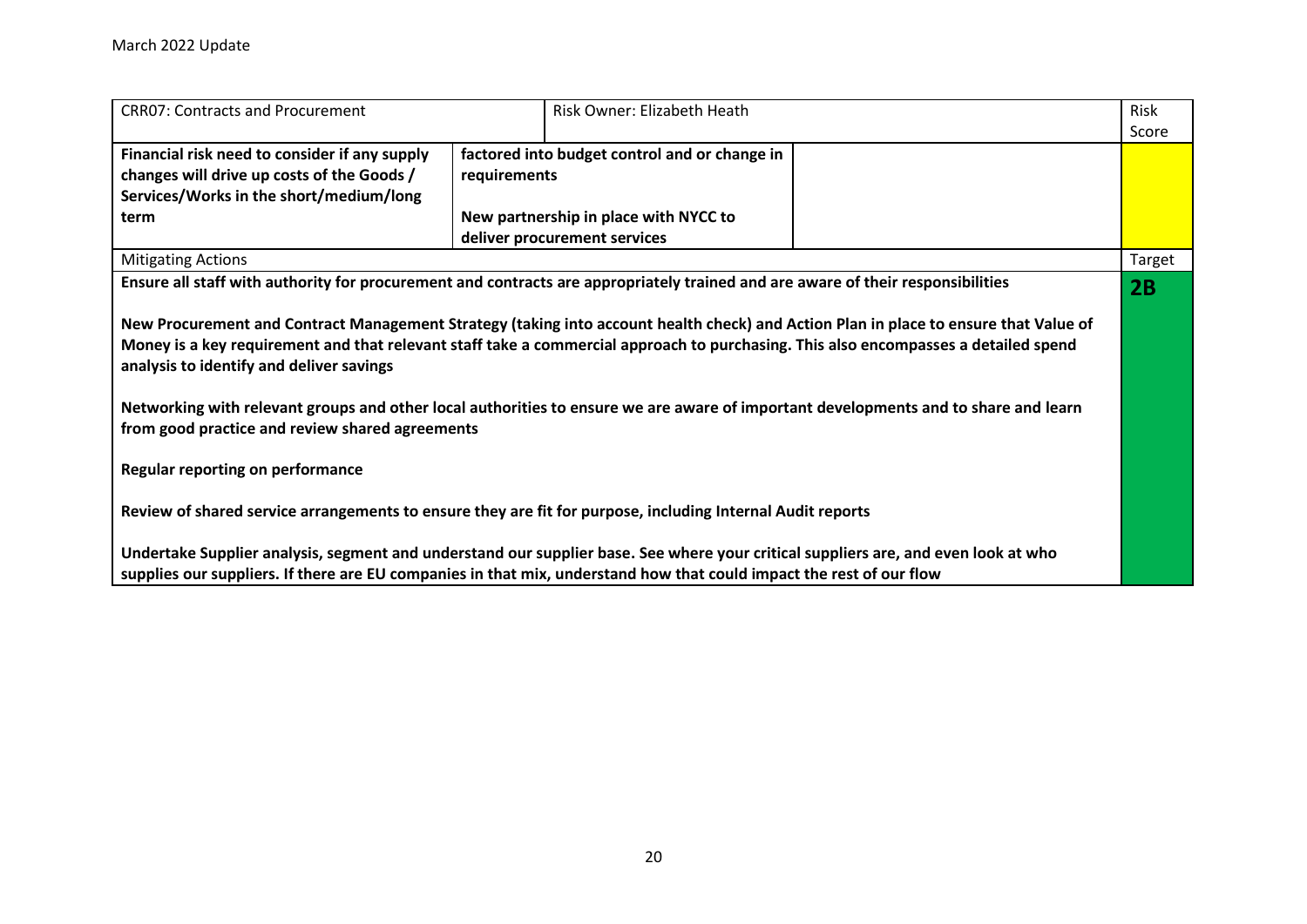<span id="page-20-0"></span>

| CRR08: Major Events/Incidents (non-Covid)                   |                           | Risk Owner: Margaret Wallace                               |                                                 | Risk      |
|-------------------------------------------------------------|---------------------------|------------------------------------------------------------|-------------------------------------------------|-----------|
|                                                             |                           |                                                            |                                                 | Score     |
| Description                                                 |                           | Causes                                                     |                                                 | Original  |
| Failure to respond to major regional, national or global    |                           | Lack of senior officer and workforce capacity              |                                                 | <b>5E</b> |
| events and incidents - and to learn from previous incidents |                           | Lack of business support                                   |                                                 |           |
|                                                             |                           | Poor networking                                            |                                                 |           |
|                                                             |                           | Lack of IT capacity                                        |                                                 |           |
|                                                             |                           | Lack of policy and horizon scanning function               |                                                 |           |
|                                                             |                           | Unknown and unpredicted events e.g. natural disasters      |                                                 |           |
|                                                             |                           | <b>Potentially foreseeable events</b>                      |                                                 |           |
|                                                             |                           | <b>Carbon emissions</b>                                    |                                                 |           |
|                                                             |                           | <b>Local Government reorganisation</b>                     |                                                 |           |
|                                                             |                           | Government policy - major change of direction              |                                                 |           |
|                                                             |                           | Scale of natural disaster e.g. flooding                    |                                                 |           |
|                                                             |                           | Sustained periods of inclement weather                     |                                                 |           |
|                                                             |                           | <b>Electrical failure</b>                                  |                                                 |           |
|                                                             |                           | Injury/ death to public or staff                           |                                                 |           |
|                                                             |                           | Terrorism related act at major event and in crowded places |                                                 |           |
|                                                             |                           |                                                            |                                                 |           |
| Consequences                                                | <b>Proactive Controls</b> |                                                            | <b>Reactive Controls</b>                        | Current   |
| Lack of staff capacity to deliver services                  |                           | Membership of regional/sub-regional                        | <b>Briefing papers for Strategic Management</b> | <b>5D</b> |
|                                                             |                           | response structures NYLRF                                  | <b>Board and Elected Members on immediate</b>   |           |
| Lack of funding to deliver services                         |                           |                                                            | and urgent issues relating to major change      |           |
|                                                             |                           | <b>Service Level Agreement with NYCC</b>                   | and incidents                                   |           |
| Unable to cope with reduced (or increased)                  |                           | <b>Resilience and Emergencies Team to provide</b>          |                                                 |           |
| funding                                                     |                           | expert support, training and advice (1 day                 | Participation in civil contingency planning     |           |
|                                                             | per week)                 |                                                            | and delivery - Strategic Command Group,         |           |
| Not able to lobby appropriately                             |                           | <b>Corporate Emergencies and Resilience Action</b>         | <b>Tactical Command Group for York and</b>      |           |
|                                                             | Plan                      |                                                            | <b>North Yorkshire</b>                          |           |
| Delays in responding to / implementing new                  |                           |                                                            |                                                 |           |
| requirements                                                |                           | <b>Corporate Recovery Plan</b>                             | Participation in region/sub-regional            |           |
|                                                             |                           |                                                            | response groups                                 |           |
| Costs arising from lack of pre-agreements                   |                           | <b>Service Business Continuity Plans</b>                   |                                                 |           |
| and agreed policy/processes                                 |                           |                                                            |                                                 |           |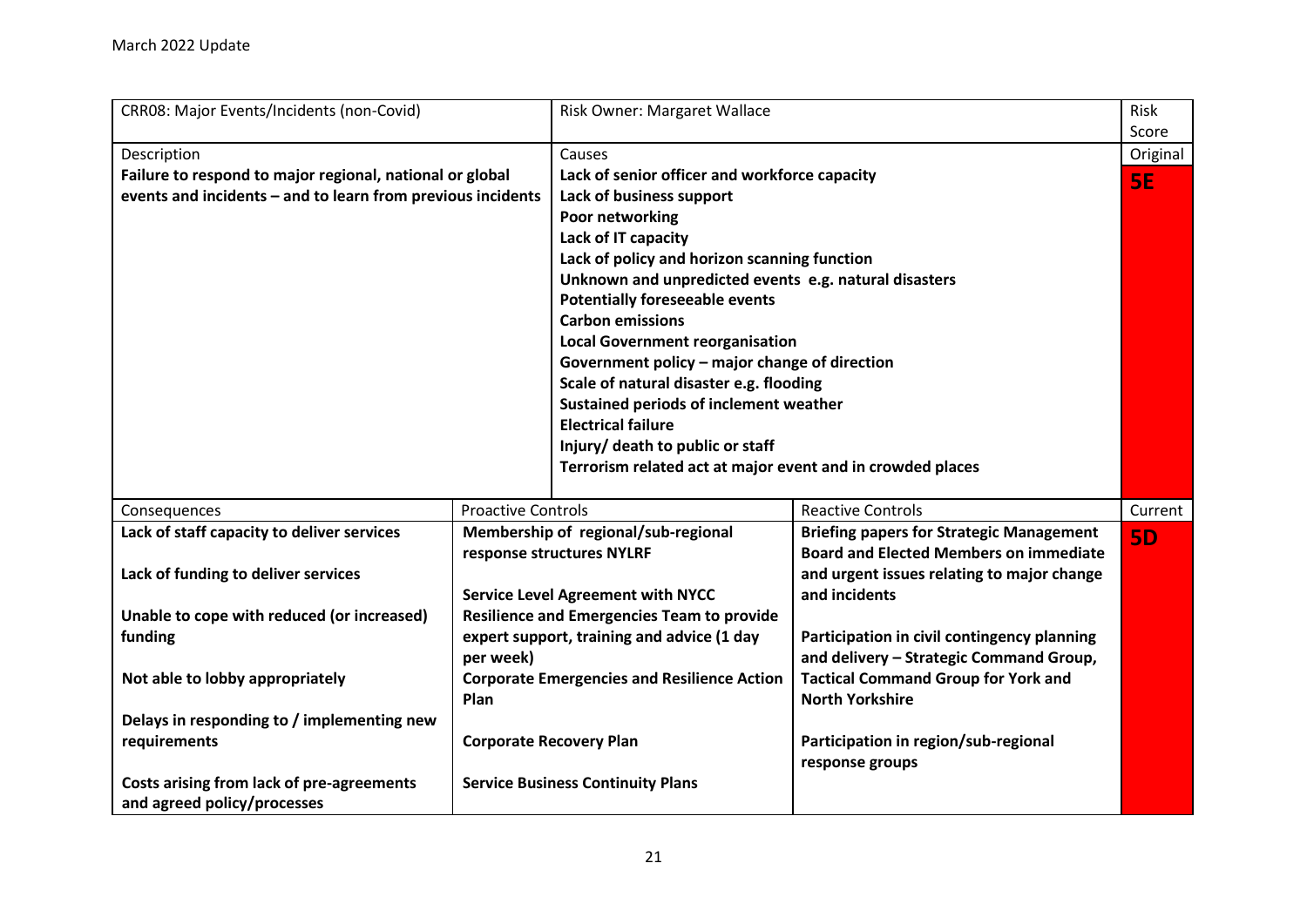| CRR08: Major Events/Incidents (non-Covid)<br>Risk Owner: Margaret Wallace                                                                                                                                                                                                                                                                                                                   |                                                                                                                                                                                                                                                                                                                                                                                                                                                                                                                                                                                        |                                                      | Risk  |
|---------------------------------------------------------------------------------------------------------------------------------------------------------------------------------------------------------------------------------------------------------------------------------------------------------------------------------------------------------------------------------------------|----------------------------------------------------------------------------------------------------------------------------------------------------------------------------------------------------------------------------------------------------------------------------------------------------------------------------------------------------------------------------------------------------------------------------------------------------------------------------------------------------------------------------------------------------------------------------------------|------------------------------------------------------|-------|
| <b>Missed opportunities</b><br>Death and / or failure to protect public<br>health<br>Increased risk of flooding and other natural<br>disasters<br>Lack of ability to deliver civil contingency<br>partnership accountabilities<br>Inability to support local communities and<br>businesses to recover from major changes or<br>incidents<br>Trauma faced by families and work<br>colleagues | Membership of expert bodies that lobby<br>Government and provide updates and<br>guidance during period of crisis e.g. DCN,<br><b>LGA</b><br>Allocation of finance to address key issues<br><b>Cross department and cross-agency working</b><br>Membership of expert bodies to guide our<br>response to policy development<br>Attendance at seminars, workshops and<br>professional development<br>Attendance of various Yorkshire and the<br>Humber/ NY and Yorkshire-wide meetings<br>i.e. Leaders, Chief Executives Group<br>Regular liaison with partnership bodies e.g.<br>the LEP | Learning form table top exercises/previous<br>events | Score |
|                                                                                                                                                                                                                                                                                                                                                                                             | <b>Climate Change Action Plan</b><br>Participation in civil contingency planning<br>and delivery, e.g. Strategic Recovery Group<br>for York and North Yorkshire<br>Learning from previous incidents<br>Integrated emergency planning meeting<br><b>Corporate Emergency Planning meeting</b>                                                                                                                                                                                                                                                                                            |                                                      |       |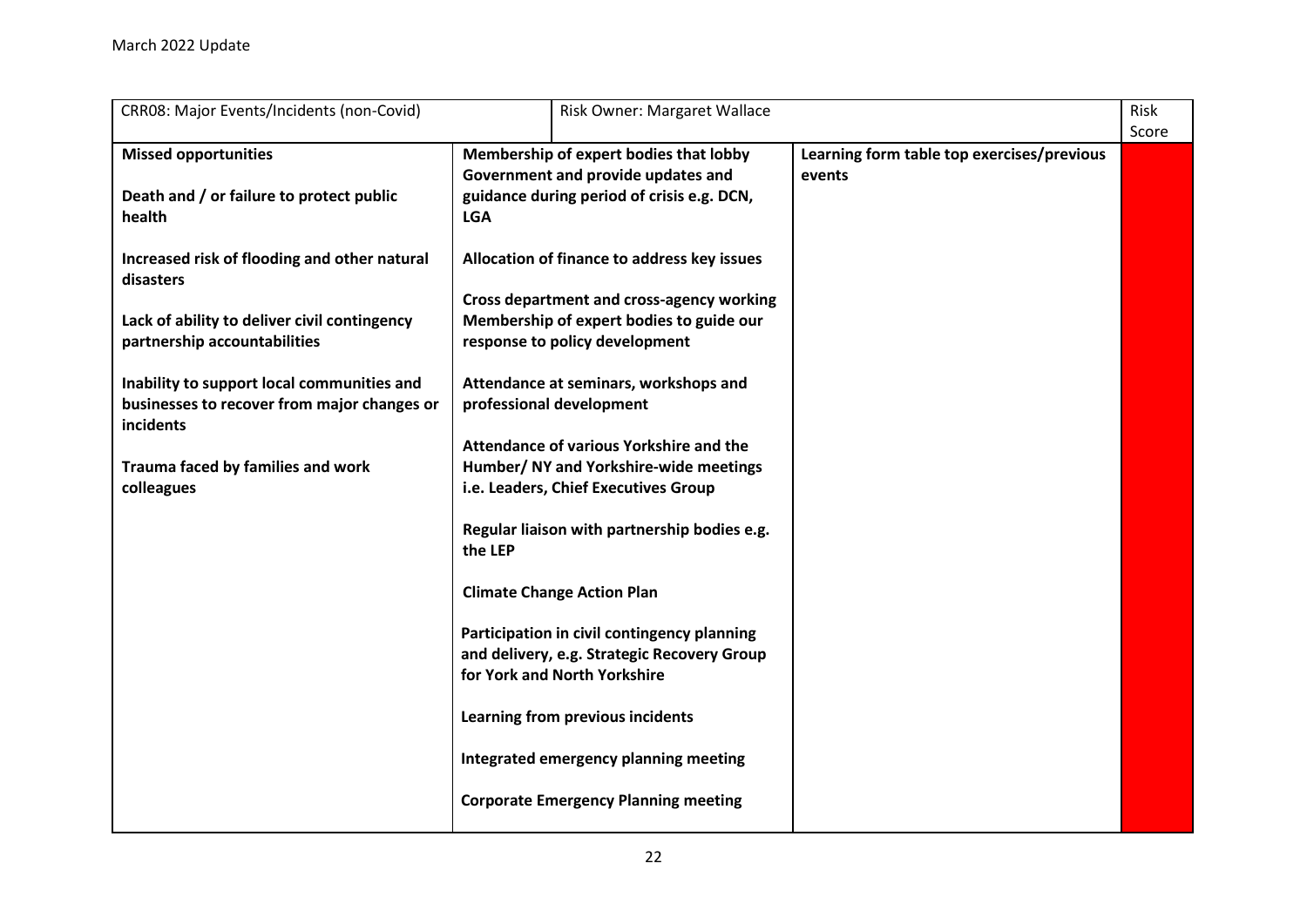| CRR08: Major Events/Incidents (non-Covid)                                                                                                                                                                                                        |                      | Risk Owner: Margaret Wallace                                                                                                     | Risk      |  |
|--------------------------------------------------------------------------------------------------------------------------------------------------------------------------------------------------------------------------------------------------|----------------------|----------------------------------------------------------------------------------------------------------------------------------|-----------|--|
|                                                                                                                                                                                                                                                  |                      |                                                                                                                                  | Score     |  |
|                                                                                                                                                                                                                                                  | <b>Exercise Plan</b> | <b>Corporate Emergency Planning Training and</b>                                                                                 |           |  |
|                                                                                                                                                                                                                                                  |                      | <b>Malton, Norton and Old Malton Multi-</b><br><b>Agency Emergency Pump Plan</b>                                                 |           |  |
| <b>Mitigating Actions</b>                                                                                                                                                                                                                        |                      |                                                                                                                                  | Target    |  |
|                                                                                                                                                                                                                                                  |                      | Networking with relevant groups and other local authorities to ensure we are consistent and sharing and learn from good practice | <b>4D</b> |  |
| Review civil contingency planning and delivery - considering new legislation, national resilience standards, corporate command structure<br>and out of hours arrangements to include the delivery of an action plan monitored on quarterly basis |                      |                                                                                                                                  |           |  |
| Link with assets on Ryedale response to electrical outage in conjunction with IT to ensure we have a robust response                                                                                                                             |                      |                                                                                                                                  |           |  |
| Continue to develop the new integrated emergency planning meeting (multi-agency) for Ryedale                                                                                                                                                     |                      |                                                                                                                                  |           |  |
| Continue to develop the new corporate emergency planning group with key action plan                                                                                                                                                              |                      |                                                                                                                                  |           |  |
| Provision of specialist emergencies and resilience advice to provide up-to-date guidance and lead progression on emergency planning<br>activity                                                                                                  |                      |                                                                                                                                  |           |  |
| Develop community resilience plans in partnership with parish and town councils                                                                                                                                                                  |                      |                                                                                                                                  |           |  |
|                                                                                                                                                                                                                                                  |                      | Increase awareness of community preparedness in collaboration with other partner agencies including the production of town       |           |  |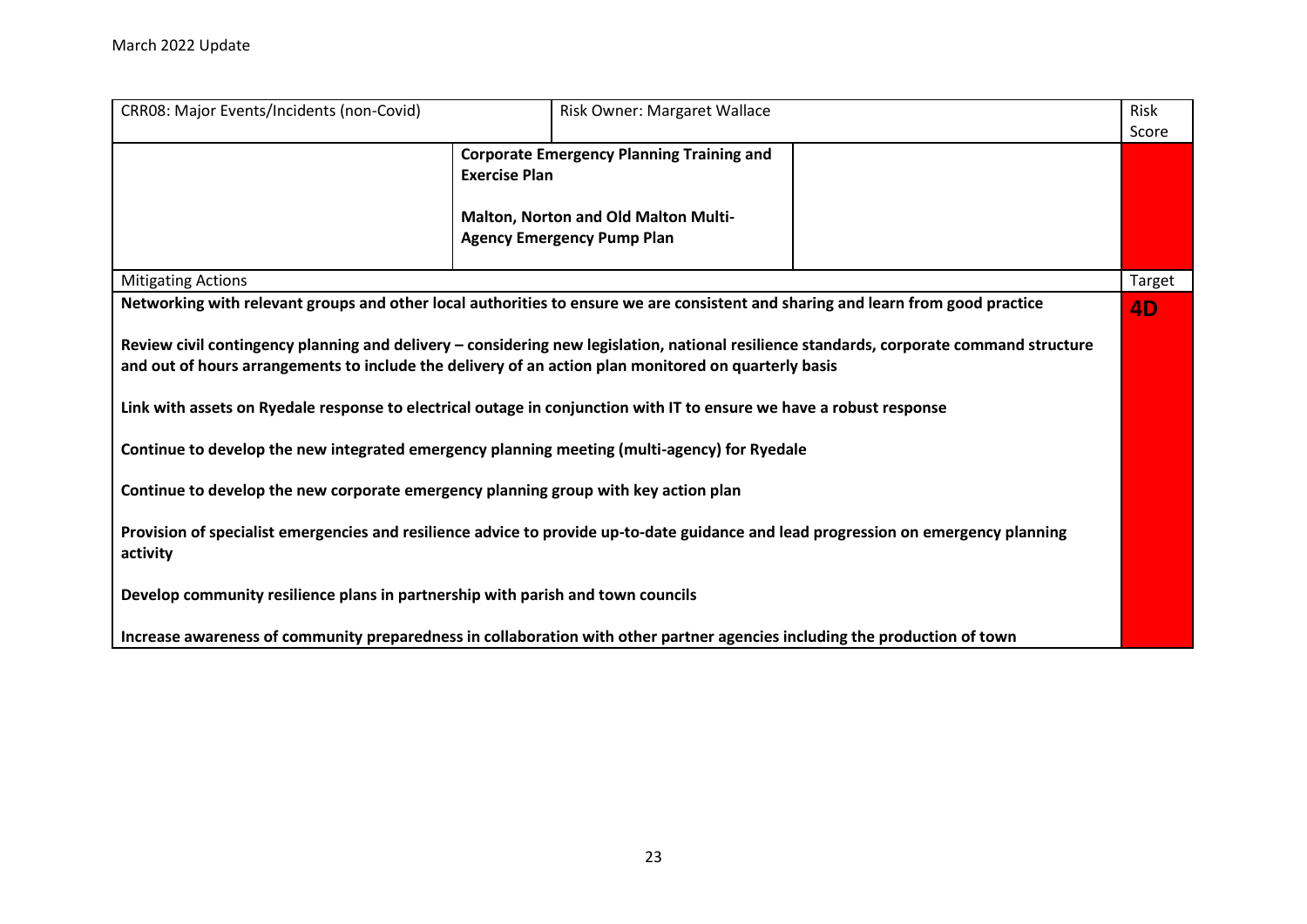<span id="page-23-0"></span>

| CRR09: Job Creation, Economic Sustainability and Growth                                                                                                        |                                            | Risk Owner: Phillip Spurr                                                                                                                                                                                                                                                                     |                                                                                                                                             | Risk      |
|----------------------------------------------------------------------------------------------------------------------------------------------------------------|--------------------------------------------|-----------------------------------------------------------------------------------------------------------------------------------------------------------------------------------------------------------------------------------------------------------------------------------------------|---------------------------------------------------------------------------------------------------------------------------------------------|-----------|
|                                                                                                                                                                |                                            |                                                                                                                                                                                                                                                                                               |                                                                                                                                             | Score     |
| Description                                                                                                                                                    |                                            | Causes                                                                                                                                                                                                                                                                                        |                                                                                                                                             | Original  |
| Failure to support business and the growth/retention of<br>jobs locally as the district recovers from the Covid                                                |                                            | Failure to recognise the scale of the Covid economic shock and respond<br>accordingly                                                                                                                                                                                                         |                                                                                                                                             | <b>5D</b> |
| pandemic; failure to take advantage of the benefits of                                                                                                         |                                            | Failure to engage business appropriately                                                                                                                                                                                                                                                      |                                                                                                                                             |           |
| national and international changes (departure from the<br>EU)                                                                                                  |                                            | Failure to recognise the opportunities offered by the new arrangements with<br>the EU                                                                                                                                                                                                         |                                                                                                                                             |           |
| Failure to secure a devolution deal for York and North<br>Yorkshire, and to take advantage of new funding<br>opportunities, such as the Shared Prosperity Fund |                                            | Lack of effective strategic planning to address these issues<br>Lack of effective engagement with partner agencies within and beyond<br><b>Ryedale</b><br>Failure to engage effectively in shaping a devolution deal<br>Failure to secure sufficient Government funding to address key issues |                                                                                                                                             |           |
|                                                                                                                                                                |                                            |                                                                                                                                                                                                                                                                                               | Lack of financial and staffing capacity deliver required actions                                                                            |           |
| Consequences                                                                                                                                                   |                                            | <b>Proactive Controls</b>                                                                                                                                                                                                                                                                     | <b>Reactive Controls</b>                                                                                                                    | Current   |
| <b>Economic underperformance leading to business</b>                                                                                                           |                                            | New corporate plan reflects                                                                                                                                                                                                                                                                   | <b>Briefing papers for Elected Members and,</b>                                                                                             | <b>3D</b> |
| failures and job losses                                                                                                                                        | these areas                                | opportunities/priorities in each of                                                                                                                                                                                                                                                           | <b>Strategic Management Board provided on a</b><br>regular basis on each of these issues                                                    |           |
| Adverse social and health consequences                                                                                                                         |                                            |                                                                                                                                                                                                                                                                                               |                                                                                                                                             |           |
|                                                                                                                                                                | <b>Provision of ongoing Covid business</b> |                                                                                                                                                                                                                                                                                               | Ongoing participation in working groups,                                                                                                    |           |
| Decline/stagnation in district town centres                                                                                                                    | and town centre support measures           |                                                                                                                                                                                                                                                                                               | fora and partnerships helping to direct these<br>activities                                                                                 |           |
| Decline in key economic sectors, including                                                                                                                     |                                            | Delivery of a comprehensive Ryedale                                                                                                                                                                                                                                                           |                                                                                                                                             |           |
| agriculture/manufacturing/services/retail, leisure<br>and hospitality                                                                                          | post-Covid economic recovery plan          |                                                                                                                                                                                                                                                                                               | Ongoing activity to ensure that strategic<br>plans reflect emerging policy direction                                                        |           |
|                                                                                                                                                                |                                            | Effective provision of business                                                                                                                                                                                                                                                               |                                                                                                                                             |           |
| Inability to deliver key infrastructure                                                                                                                        |                                            | support - both financial and                                                                                                                                                                                                                                                                  | Regular performance monitoring, with                                                                                                        |           |
| <b>improvements</b>                                                                                                                                            | non-financial                              |                                                                                                                                                                                                                                                                                               | mitigating actions taken                                                                                                                    |           |
| Inability to deliver low carbon initiatives                                                                                                                    |                                            | Full engagement with district, regional<br>and national partners to deliver<br>economic recovery - e.g.<br>LEP/NYCC/national                                                                                                                                                                  | <b>Briefing papers for Elected Members and,</b><br><b>Strategic Management Board provided on a</b><br>regular basis on each of these issues |           |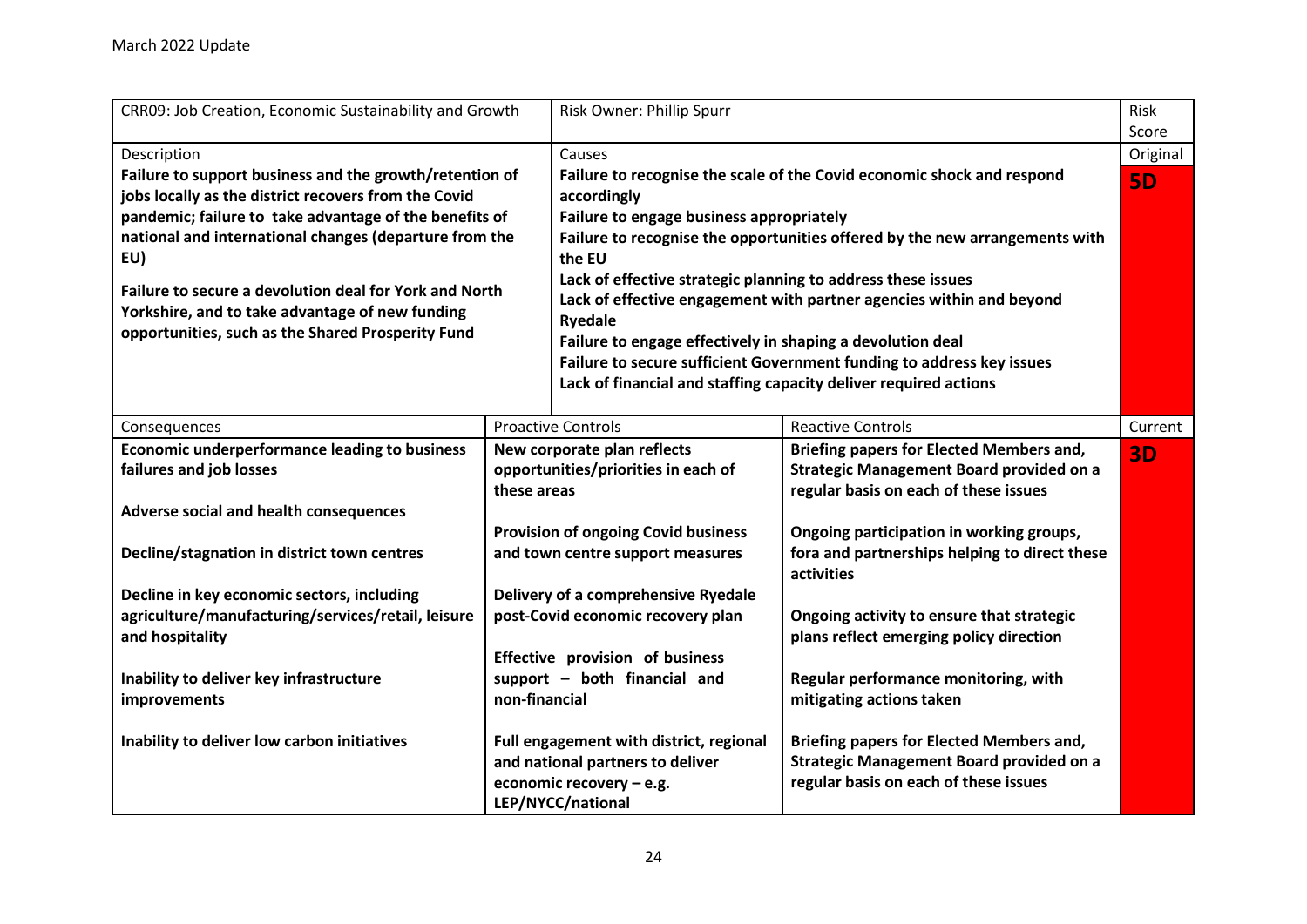| CRR09: Job Creation, Economic Sustainability and Growth                                          | Risk Owner: Phillip Spurr                                                                                                     | <b>Risk</b><br>Score |
|--------------------------------------------------------------------------------------------------|-------------------------------------------------------------------------------------------------------------------------------|----------------------|
| Ryedale becomes an unattractive location for<br>investment, and for people to live, work, invest | <b>Government/funding agencies</b><br>Lobbying of local, regional and national<br>partners to increase support and resources  |                      |
| and visit                                                                                        | Securing of additional investment -<br>to promote increased economic<br>e.g. Levelling Up/Community Renewal<br>sustainability |                      |
| Increased loss of young people seeking economic<br>opportunities elsewhere                       | <b>Fund resources</b>                                                                                                         |                      |
|                                                                                                  | Proactive lobbying to ensure that                                                                                             |                      |
| Decrease in new employment opportunities and<br>increased unemployment                           | <b>Government funding support is</b><br>maximised for all Ryedale economic                                                    |                      |
| Loss of investment/business as it seeks                                                          | sectors including manufacturing,<br>services, retail, leisure and hospitality,                                                |                      |
| opportunities elsewhere                                                                          | tourism and culture                                                                                                           |                      |
| Reputational risks - to the council and to the                                                   | Proactive engagement to shape the                                                                                             |                      |
| wider district                                                                                   | York/North Yorkshire devolution deal<br>negotiations/local government                                                         |                      |
| Loss of public confidence in the council                                                         | reorganisation to ensure that benefits<br>to Ryedale are maximised                                                            |                      |
| <b>Recruitment difficulties</b>                                                                  |                                                                                                                               |                      |
|                                                                                                  | Utilisation of guidance upon Britain's                                                                                        |                      |
| Price uncertainty and supply chain difficulties                                                  | future relationship with the EU on<br>specific areas such as                                                                  |                      |
| Price pressures from contractors, increased                                                      | trade/procurement/funding                                                                                                     |                      |
| demands on services from customers and<br>businesses                                             | programmes                                                                                                                    |                      |
|                                                                                                  | Development of comprehensive                                                                                                  |                      |
| Loss of revenue to the council                                                                   | <b>Investment Plan to secure Shared</b><br><b>Prosperity Fund funding</b>                                                     |                      |
|                                                                                                  |                                                                                                                               |                      |
|                                                                                                  | Progress on all actions monitored and                                                                                         |                      |
|                                                                                                  | reported to Strategic Management                                                                                              |                      |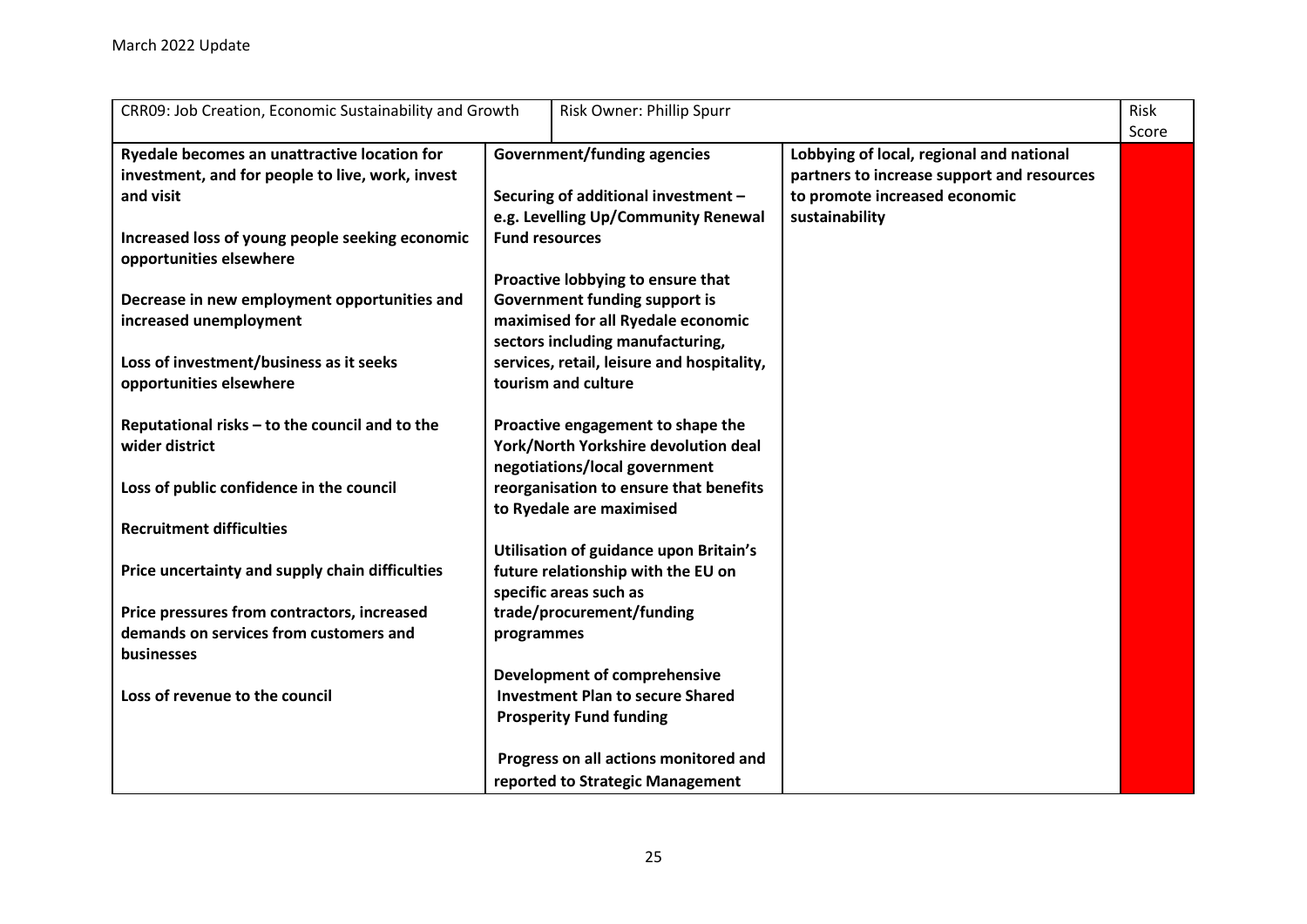| CRR09: Job Creation, Economic Sustainability and Growth                                                                                                                                                                                       |              | Risk Owner: Phillip Spurr                |                | Risk   |
|-----------------------------------------------------------------------------------------------------------------------------------------------------------------------------------------------------------------------------------------------|--------------|------------------------------------------|----------------|--------|
|                                                                                                                                                                                                                                               |              |                                          |                | Score  |
|                                                                                                                                                                                                                                               |              | <b>Board and to Members of a regular</b> |                |        |
|                                                                                                                                                                                                                                               | <b>basis</b> |                                          |                |        |
| <b>Mitigating Actions</b>                                                                                                                                                                                                                     |              |                                          |                | Target |
| Work with businesses, partner agencies and Government to ensure that funding is maximised, support is in place and plans are delivered to<br>support business health, jobs and livelihoods in the Covid/post Covid/post-EU transition periods |              |                                          | 3 <sub>C</sub> |        |
| Engage in partnership groups/fora to ensure effective planning and delivery of cross-North Yorkshire economic recovery initiatives                                                                                                            |              |                                          |                |        |
| Report on an ongoing basis to central Government on Covid/post EU transition economic impacts                                                                                                                                                 |              |                                          |                |        |
| Play a full role in negotiations with Government to agree devolution asks and shape local government reorganisation proposals                                                                                                                 |              |                                          |                |        |
| New EU relationship - continue to receive notification on emerging guidance on areas affecting Local Government, review impact on the<br>Council and report regularly on this to Strategic Management Board                                   |              |                                          |                |        |
| Workforce: monitor the potential impact on recruitment and retention of LGR and other issues and address accordingly                                                                                                                          |              |                                          |                |        |
| As part of the budget setting process, consider the impact of Covid and post-Covid economic recovery work, devolution/local government<br>reorganisation proposals and the impact of the new relationship with the EU                         |              |                                          |                |        |
| Continue to ensure that key messages/information in each of these areas is publicised both internally and externally                                                                                                                          |              |                                          |                |        |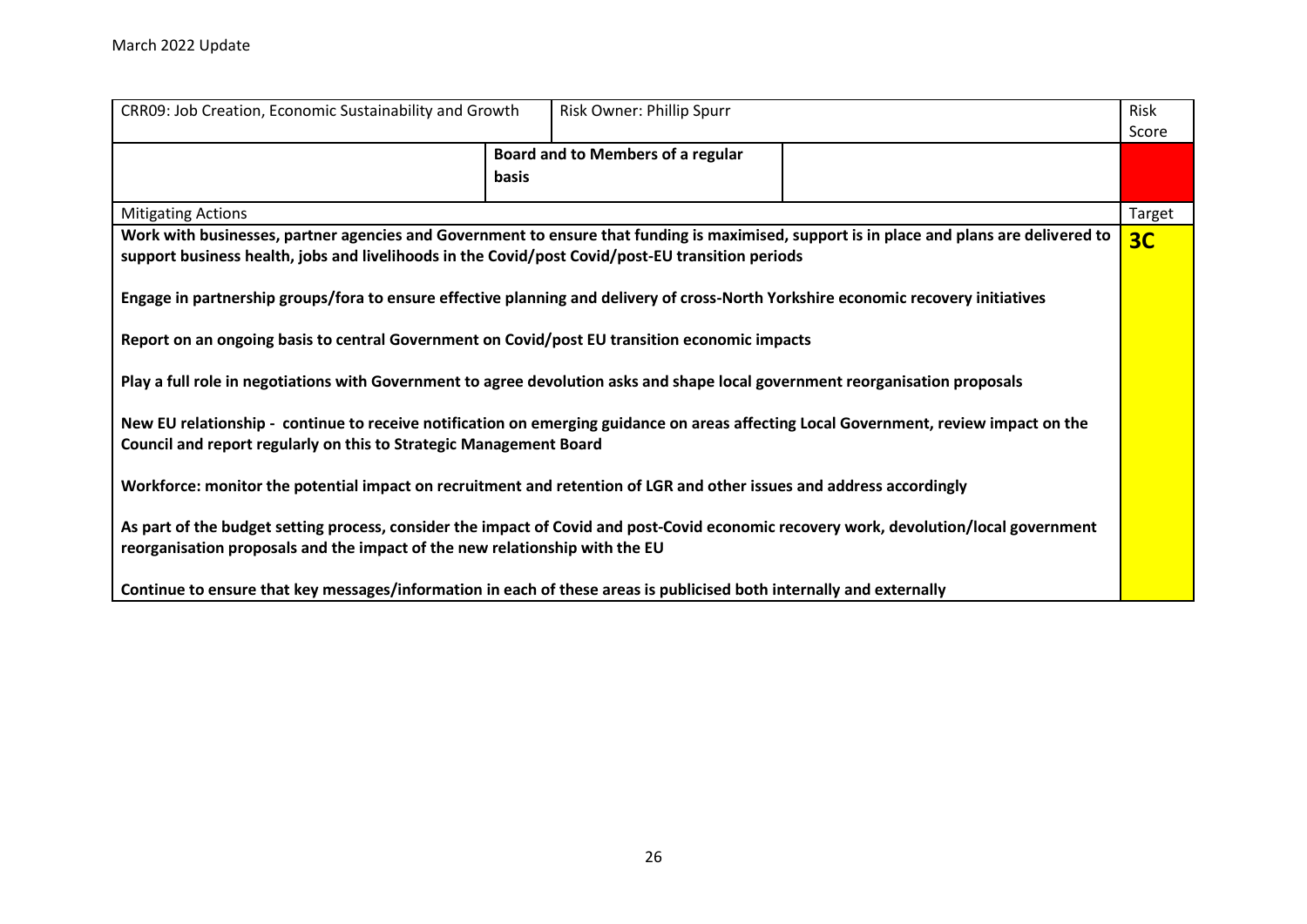<span id="page-26-0"></span>

| <b>CRR10: Safeguarding</b>                                             |                                                   | Risk Owner: Margaret Wallace                                                          |                                                                             | Risk<br>Score  |
|------------------------------------------------------------------------|---------------------------------------------------|---------------------------------------------------------------------------------------|-----------------------------------------------------------------------------|----------------|
| Description                                                            |                                                   | Causes                                                                                |                                                                             | Original       |
| <b>Failure to ensure Safeguarding</b>                                  |                                                   | Lack of awareness and ownership across the Council                                    |                                                                             |                |
| (Children and Adults), risk of death or injury to                      |                                                   | <b>Outdated policies and procedures</b>                                               |                                                                             | <b>5D</b>      |
| children/adults, through inappropriate practices, care or<br>attention |                                                   | Lack of assurance that written policies and procedures are actually being<br>followed |                                                                             |                |
| Failure to prevent children and vulnerable adults from                 |                                                   | Contact details in the Safeguarding Policy are not up to date                         |                                                                             |                |
| being radicalised and drawn into extreme activity                      |                                                   | Training records are not adequate                                                     |                                                                             |                |
|                                                                        |                                                   |                                                                                       | Compulsory attendance at safeguarding training for members has not been     |                |
|                                                                        |                                                   | monitored and enforced                                                                |                                                                             |                |
|                                                                        |                                                   | No clear list of DBS checks necessary for staff                                       |                                                                             |                |
|                                                                        |                                                   |                                                                                       | Updating the guidance available to employees in respect of convictions      |                |
|                                                                        |                                                   |                                                                                       | Safeguarding arrangements are not included in contracts as standard         |                |
|                                                                        |                                                   |                                                                                       | Regular refresher training about information security and internet usage    |                |
|                                                                        |                                                   | The Whistleblowing Policy needs to be updated                                         |                                                                             |                |
|                                                                        |                                                   |                                                                                       | Compulsory training on Prevent had not been delivered during since February |                |
|                                                                        |                                                   | 2020 due to Covid-19                                                                  |                                                                             |                |
| Consequences                                                           | <b>Proactive Controls</b>                         |                                                                                       | <b>Reactive Controls</b>                                                    | Current        |
| Poorer outcomes for children and adults                                |                                                   | <b>Internal Audit undertaken</b>                                                      | Annual check on safeguarding terms or                                       | 3 <sub>C</sub> |
|                                                                        |                                                   |                                                                                       | reference/ policy                                                           |                |
| Impact on statutory responsibilities and                               |                                                   | Quarterly safeguarding meetings are place                                             |                                                                             |                |
| regulatory judgement                                                   |                                                   | with representatives from each service areas                                          | Annual review of contract management for                                    |                |
|                                                                        |                                                   |                                                                                       | safeguarding clause                                                         |                |
| Complaints/claims/litigation                                           |                                                   | Quarterly meeting in place with elected                                               |                                                                             |                |
|                                                                        | members leads                                     |                                                                                       | Annual review of safeguarding training                                      |                |
| <b>Increased costs</b>                                                 |                                                   |                                                                                       |                                                                             |                |
|                                                                        | <b>SMART Safeguarding action plan in place to</b> |                                                                                       | Policies and procedures will be reviewed on                                 |                |
| <b>Adverse publicity</b>                                               |                                                   | mitigate risk and address any issues                                                  | an annual basis to ensure they are kept up                                  |                |
|                                                                        |                                                   |                                                                                       | to date with new legislation/guidance and                                   |                |
| <b>Reputation damage</b>                                               |                                                   | Quarterly reports to SMB on safeguarding                                              | version control will be introduced to ensure                                |                |
|                                                                        |                                                   |                                                                                       | annual review undertaken                                                    |                |
|                                                                        |                                                   |                                                                                       |                                                                             |                |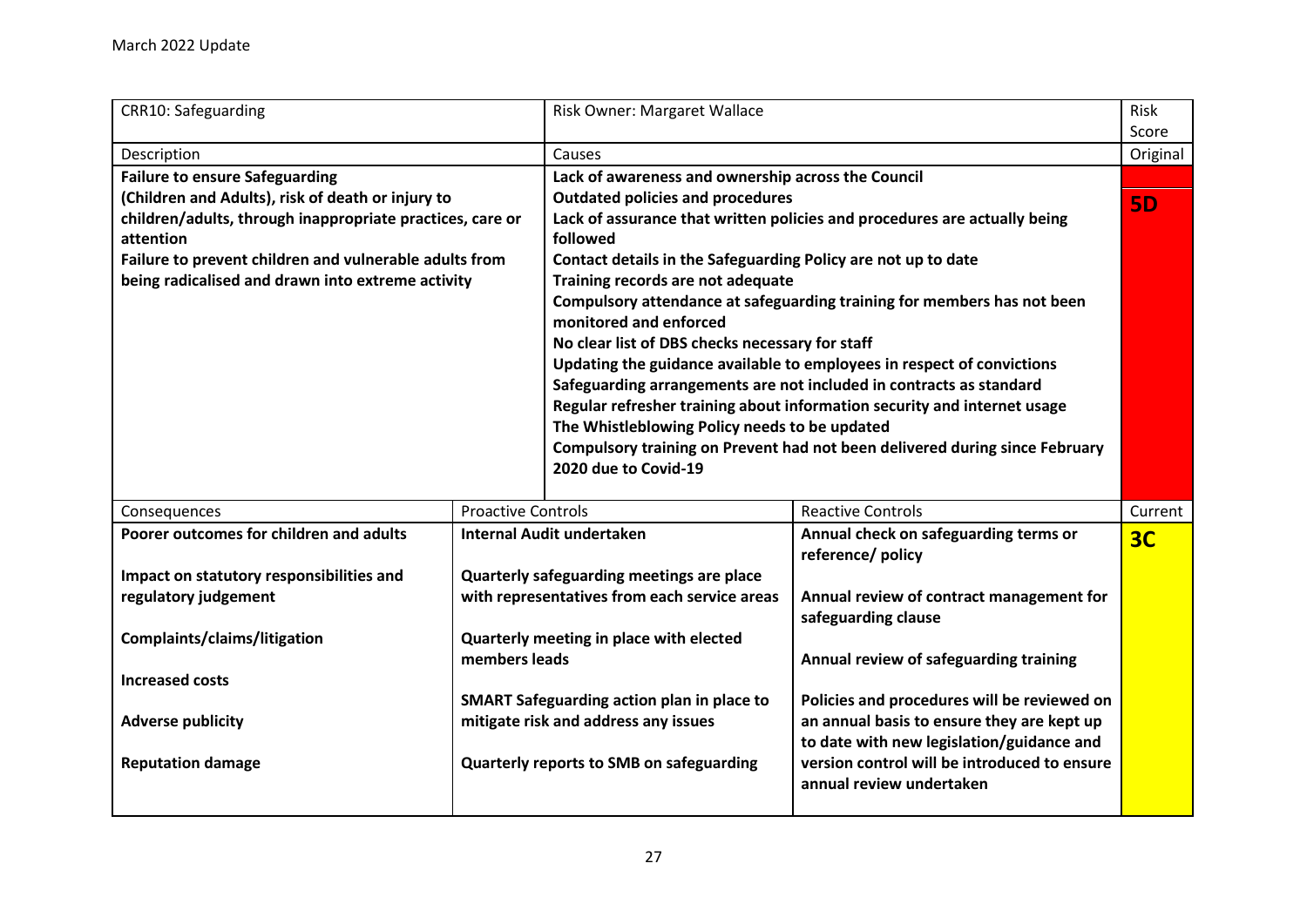| <b>CRR10: Safeguarding</b>                                                                                                                                                                     |                                                                                                                             | Risk Owner: Margaret Wallace                  |                                                                                                               | <b>Risk</b><br>Score |
|------------------------------------------------------------------------------------------------------------------------------------------------------------------------------------------------|-----------------------------------------------------------------------------------------------------------------------------|-----------------------------------------------|---------------------------------------------------------------------------------------------------------------|----------------------|
| <b>Adverse effect on the Council's</b><br>partners and providers                                                                                                                               | HR policies updated, and placed on Bob, all<br>staff have read and understood the policy,<br>and this is recorded centrally |                                               | Safeguarding action plan/report will report<br>quarterly to SMB and Overview and<br><b>Scrutiny Committee</b> |                      |
| Adverse effect on morale                                                                                                                                                                       | <b>Training records updated</b>                                                                                             |                                               | <b>CTLP (Counter Terrorism Local plan)</b>                                                                    |                      |
| Failure to ensure that vulnerable people are<br>supported through and beyond the Covid<br>emergency                                                                                            | centrally                                                                                                                   | Safeguarding training records being updated   | reviewed annually and information<br>submitted to populate this                                               |                      |
| Staff may miss opportunities to prevent a                                                                                                                                                      |                                                                                                                             | Safeguarding performance statistics are       |                                                                                                               |                      |
| vulnerable person from being radicalised or<br>carrying out extreme activities                                                                                                                 | included in the quarterly performance<br>reports in line with this Council Plan priority                                    |                                               |                                                                                                               |                      |
|                                                                                                                                                                                                | staff as mandatory                                                                                                          | Home Office online training rolled out to all |                                                                                                               |                      |
| <b>Mitigating Actions</b>                                                                                                                                                                      |                                                                                                                             |                                               |                                                                                                               | Target               |
| Quarterly meeting set up and attended by all managers (service reps) to highlight awareness and ownership across the Council                                                                   |                                                                                                                             |                                               |                                                                                                               |                      |
| New policy and procedure drafted and distributed to all managers and staff and placed on BOB                                                                                                   |                                                                                                                             |                                               |                                                                                                               |                      |
| Record of employee havening read and understood the new safeguarding policy recorded across the council centrally and checked<br>quarterly for staff who have left or started with the council |                                                                                                                             |                                               |                                                                                                               |                      |
| Contact details in the Safeguarding Policy are now updated                                                                                                                                     |                                                                                                                             |                                               |                                                                                                               |                      |
| Guidance drafted from HR of necessity for DBS checks and assessment, all managers checking JD, risk assessing and ensuring safe<br>recruitment practices put in place                          |                                                                                                                             |                                               |                                                                                                               |                      |
| The Whistleblowing Policy has been updated                                                                                                                                                     |                                                                                                                             |                                               |                                                                                                               |                      |
| Senior management/heads of service/ managers to include safeguarding in their service/team plans and report back on progress                                                                   |                                                                                                                             |                                               |                                                                                                               |                      |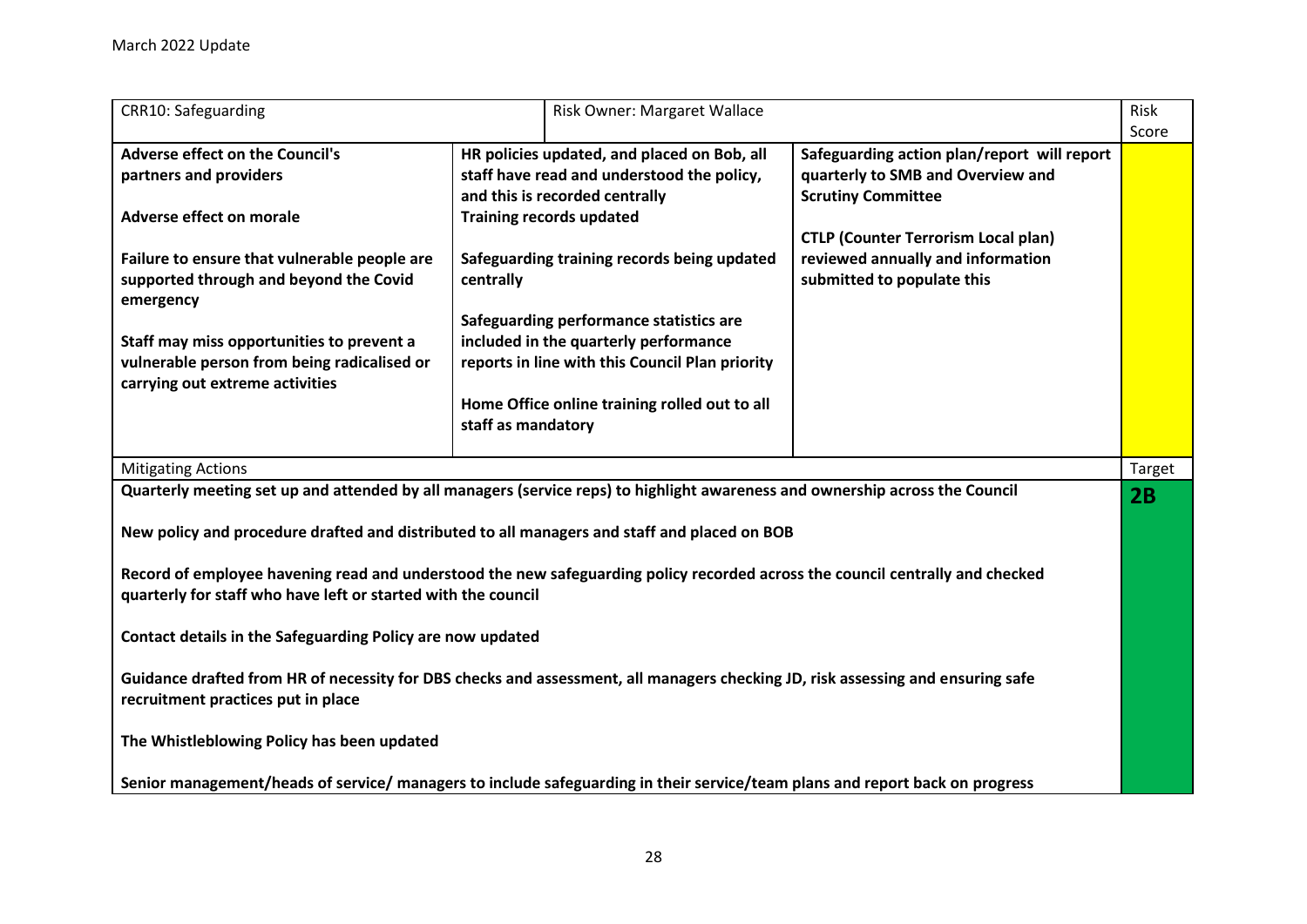| CRR10: Safeguarding                                                                   | <b>Risk Owner: Margaret Wallace</b>                                                                                                       | Risk  |  |
|---------------------------------------------------------------------------------------|-------------------------------------------------------------------------------------------------------------------------------------------|-------|--|
|                                                                                       |                                                                                                                                           | Score |  |
|                                                                                       | All head of service/ managers will ensure that all staff have undertaken mandatory safeguarding training and ensured they have been given |       |  |
| the policy and procedures and this is recorded centrally or on 1-2-1 and PRDs         |                                                                                                                                           |       |  |
|                                                                                       |                                                                                                                                           |       |  |
|                                                                                       | Review arrangements for the recovery of the systems following a software crash in line with business continuity/risk plans                |       |  |
|                                                                                       |                                                                                                                                           |       |  |
| Out of hours standby arrangements in place in Ryecare, housing and community team     |                                                                                                                                           |       |  |
|                                                                                       |                                                                                                                                           |       |  |
| Quarterly multi-agency Prevent meetings and annual action plan                        |                                                                                                                                           |       |  |
|                                                                                       |                                                                                                                                           |       |  |
| New domestic abuse legislation to be implemented and integrated into Ryedale services |                                                                                                                                           |       |  |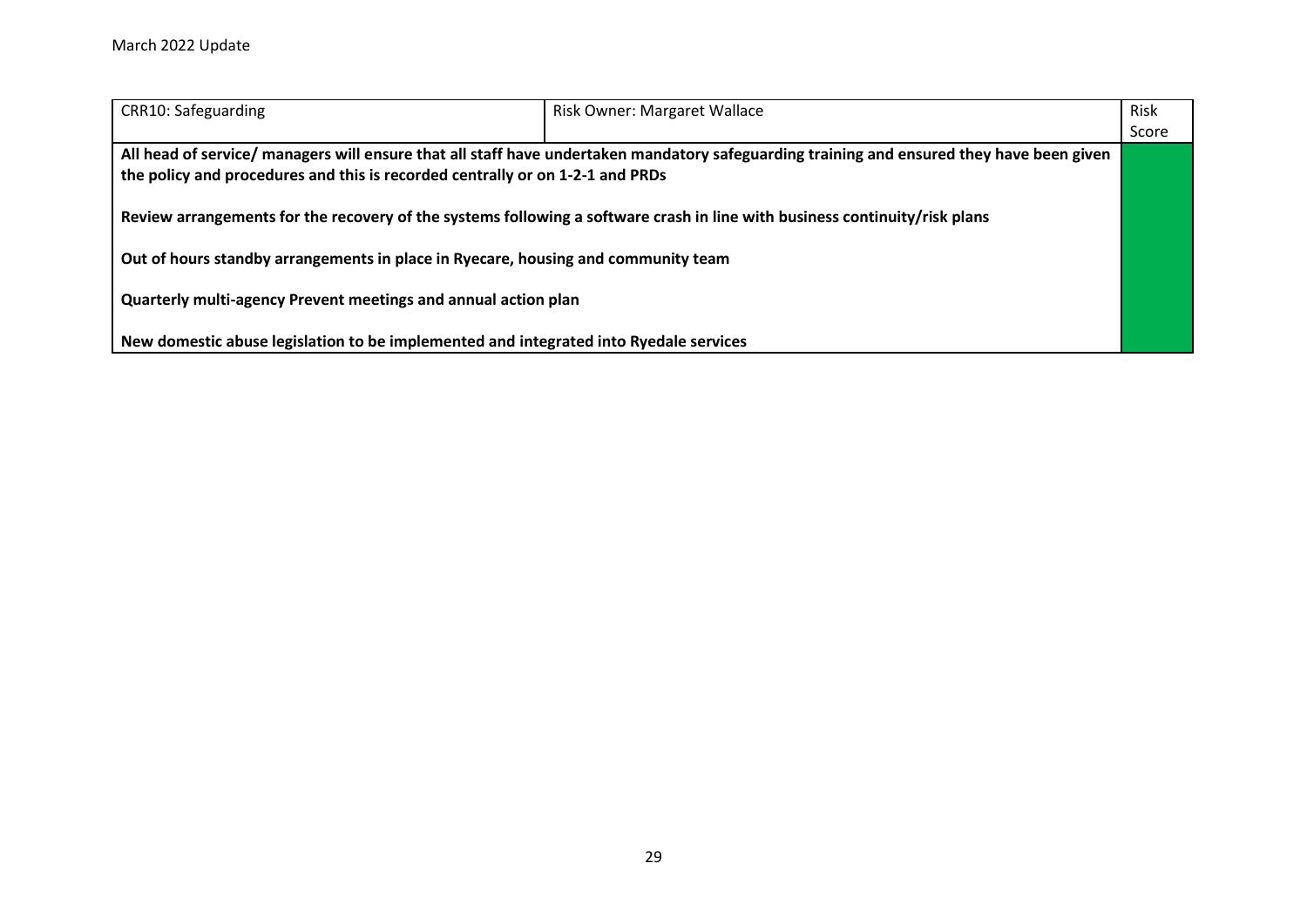<span id="page-29-0"></span>

| <b>CRR11: Local Government Reorganisation</b><br>Risk Owner: Stacey Burlet                                                                                                                                                                                                                                                                                                                                                                                                                                                                                                                                                                                                                                                                                                                                                                                                                                                                                                                                                                                                                                                                                                                                                                                                                                                                                                                                             | Risk     |
|------------------------------------------------------------------------------------------------------------------------------------------------------------------------------------------------------------------------------------------------------------------------------------------------------------------------------------------------------------------------------------------------------------------------------------------------------------------------------------------------------------------------------------------------------------------------------------------------------------------------------------------------------------------------------------------------------------------------------------------------------------------------------------------------------------------------------------------------------------------------------------------------------------------------------------------------------------------------------------------------------------------------------------------------------------------------------------------------------------------------------------------------------------------------------------------------------------------------------------------------------------------------------------------------------------------------------------------------------------------------------------------------------------------------|----------|
|                                                                                                                                                                                                                                                                                                                                                                                                                                                                                                                                                                                                                                                                                                                                                                                                                                                                                                                                                                                                                                                                                                                                                                                                                                                                                                                                                                                                                        | Score    |
| Description<br>Causes                                                                                                                                                                                                                                                                                                                                                                                                                                                                                                                                                                                                                                                                                                                                                                                                                                                                                                                                                                                                                                                                                                                                                                                                                                                                                                                                                                                                  | Original |
| Failure to plan for local government reorganisation,<br>Challenging and inflexible timeline set by Government directive and legislation<br>operate effectively during reorganisation, and plan for<br><b>Insufficient staffing resources</b><br>and manage the transition to a new local authority,<br>Ineffective collaboration between authorities, resulting in lack of clarity or<br>resulting in failure to deliver against the<br>confidence in strategic direction<br>strategic/corporate priorities in the Council Plan<br>Insufficient capacity to support implementation expectations for resourcing<br>Workforce instability / loss of staff<br>Lack of adequate training and development programmes, support and<br>guidance for members and officers<br>Reduction in quality of democratic representation / decision-making<br>Loss of local knowledge and expertise<br>Disruption to existing service delivery<br>Anticipated benefits may not be realised<br>Potential non-compliance with data regulations and cyber-attacks<br>Lack of clear political direction resulting in political instability<br><b>Weakened Trade Union/industrial relations</b><br><b>Financial cost to RDC</b><br><b>Service failure</b><br>Lack of / poor governance<br><b>Unforeseen spread of Covid-19 variants</b><br>Increasing impact of LGR proposals on staff turnover, staff resilience and<br>delivery of services | 5E       |
| <b>Proactive Controls</b><br><b>Reactive Controls</b><br>Consequences                                                                                                                                                                                                                                                                                                                                                                                                                                                                                                                                                                                                                                                                                                                                                                                                                                                                                                                                                                                                                                                                                                                                                                                                                                                                                                                                                  | Current  |
| Reputational damage / poor reputation<br><b>Staff Q&amp;As and communications (email,</b><br>Weekly staff meeting updates at a                                                                                                                                                                                                                                                                                                                                                                                                                                                                                                                                                                                                                                                                                                                                                                                                                                                                                                                                                                                                                                                                                                                                                                                                                                                                                         | 3C       |
| intranet); including CX-led weekly meeting<br><b>Departmental level</b><br>among stakeholders, communities and                                                                                                                                                                                                                                                                                                                                                                                                                                                                                                                                                                                                                                                                                                                                                                                                                                                                                                                                                                                                                                                                                                                                                                                                                                                                                                         |          |
| partners                                                                                                                                                                                                                                                                                                                                                                                                                                                                                                                                                                                                                                                                                                                                                                                                                                                                                                                                                                                                                                                                                                                                                                                                                                                                                                                                                                                                               |          |
| <b>Elected Member communications/briefings</b><br>Repeat red and amber performance ratings                                                                                                                                                                                                                                                                                                                                                                                                                                                                                                                                                                                                                                                                                                                                                                                                                                                                                                                                                                                                                                                                                                                                                                                                                                                                                                                             |          |
| are investigated and addressed where<br>Lack of productivity / reduced performance /<br>and Group Leader Engagement                                                                                                                                                                                                                                                                                                                                                                                                                                                                                                                                                                                                                                                                                                                                                                                                                                                                                                                                                                                                                                                                                                                                                                                                                                                                                                    |          |
| service failure<br>possible, with appropriate elected member<br><b>Regular Management Board programme</b><br>scrutiny                                                                                                                                                                                                                                                                                                                                                                                                                                                                                                                                                                                                                                                                                                                                                                                                                                                                                                                                                                                                                                                                                                                                                                                                                                                                                                  |          |
|                                                                                                                                                                                                                                                                                                                                                                                                                                                                                                                                                                                                                                                                                                                                                                                                                                                                                                                                                                                                                                                                                                                                                                                                                                                                                                                                                                                                                        |          |
| determines officer guidance and advice on<br>Risk of prosecution and financial penalties                                                                                                                                                                                                                                                                                                                                                                                                                                                                                                                                                                                                                                                                                                                                                                                                                                                                                                                                                                                                                                                                                                                                                                                                                                                                                                                               |          |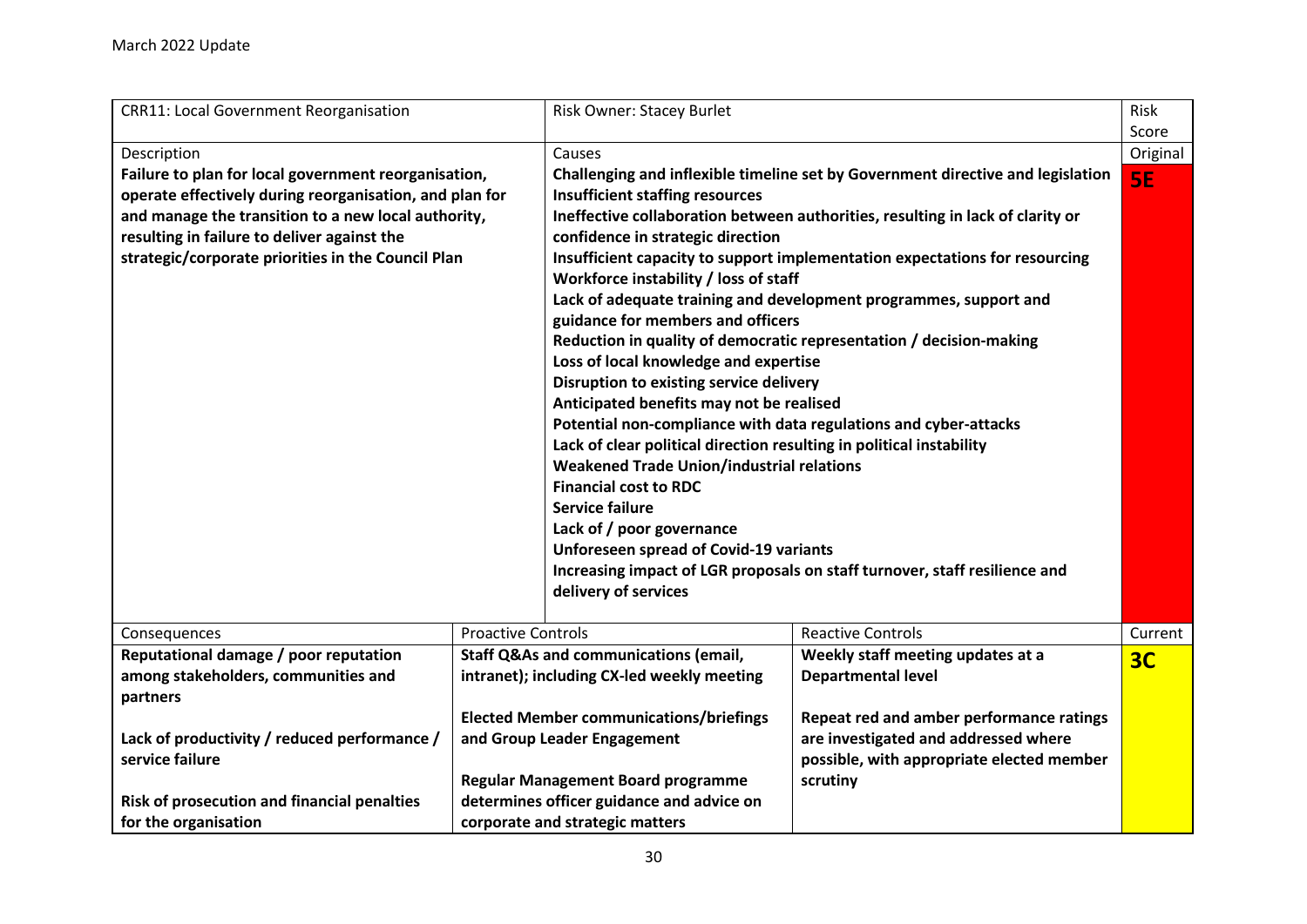| <b>CRR11: Local Government Reorganisation</b>                             |                                 | <b>Risk Owner: Stacey Burlet</b>                 |                                             | Risk<br>Score |
|---------------------------------------------------------------------------|---------------------------------|--------------------------------------------------|---------------------------------------------|---------------|
| Weakened relationships with other key                                     |                                 | Programme to provide advice, support and         | Targeted interventions as required to       |               |
| <b>stakeholders</b>                                                       |                                 | training to the workforce; which includes        | address complaints trends                   |               |
|                                                                           |                                 | refreshed appraisal roll out to determine the    | Mutual aid being established for enacted as |               |
| Loss of key staff during the transition,                                  |                                 | programme for support over the next 18           | required during LGR transition              |               |
| combined with reduced ability to recruit new<br>staff                     | months                          |                                                  |                                             |               |
|                                                                           |                                 | <b>CX involvement in Government and North</b>    |                                             |               |
| Loss of meaningful representation of local                                |                                 | Yorkshire wide CX meetings; Chair of P&R         |                                             |               |
| communities                                                               |                                 | involvement in political equivalent              |                                             |               |
|                                                                           |                                 |                                                  |                                             |               |
| <b>Complexity in achieving strategic alignment</b>                        |                                 | <b>Clear communication on transferring terms</b> |                                             |               |
| between Members                                                           |                                 | and conditions and any associated                |                                             |               |
|                                                                           | implications                    |                                                  |                                             |               |
| Potential for conflict in change process                                  |                                 |                                                  |                                             |               |
| resulting in poor leadership performance and                              |                                 | NY website is accessible to all                  |                                             |               |
| lack of clear direction                                                   |                                 |                                                  |                                             |               |
|                                                                           |                                 | Individual work streams include subject          |                                             |               |
| Reduced budgets/capital due to increased<br>spend prior to reorganisation | specialist                      |                                                  |                                             |               |
|                                                                           |                                 | In kind and direct cost tracking is taking       |                                             |               |
| Increased levels of staff sickness and fatigue                            |                                 | place (includes backfilling and specific         |                                             |               |
|                                                                           | invoices)                       |                                                  |                                             |               |
| Low staff morale and motivation                                           |                                 |                                                  |                                             |               |
|                                                                           |                                 | <b>Information Governance and Data</b>           |                                             |               |
| Demand overwhelms capacity given the                                      |                                 |                                                  |                                             |               |
| range of strategic and operational                                        | <b>Protection Rights Policy</b> |                                                  |                                             |               |
| expectations / actions that need to be                                    |                                 |                                                  |                                             |               |
| fulfilled throughout the LGR transition - e.g.                            |                                 | <b>Equalities in Employment Policy</b>           |                                             |               |
| service continuity, Omicron, winter                                       |                                 |                                                  |                                             |               |
| management, loss of staff                                                 |                                 | Redeployment and Redundancy Policy and           |                                             |               |
|                                                                           | procedure                       |                                                  |                                             |               |
|                                                                           |                                 |                                                  |                                             |               |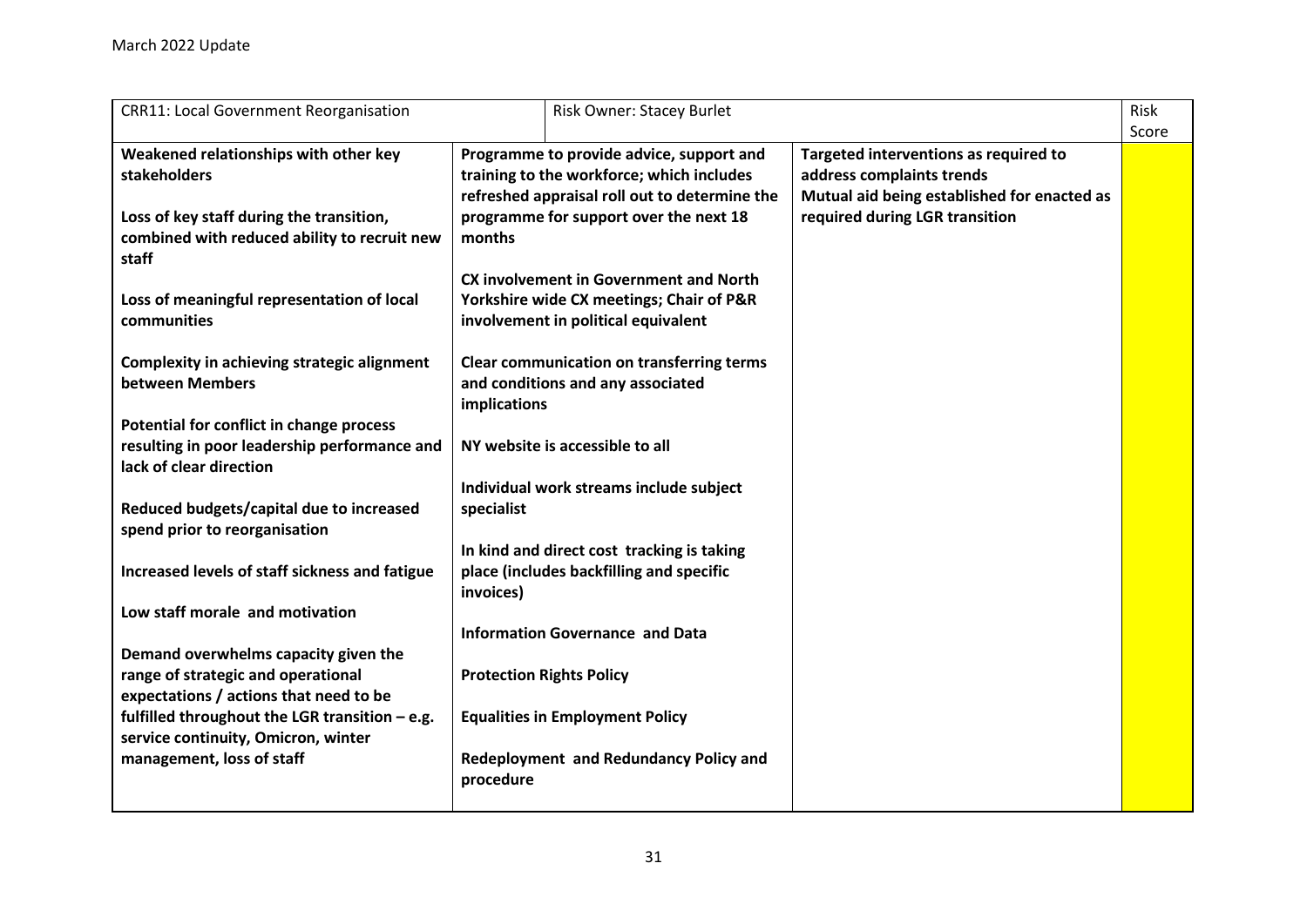| <b>CRR11: Local Government Reorganisation</b>                                                                                              | Risk Owner: Stacey Burlet                                                                                                              | Risk           |  |  |  |
|--------------------------------------------------------------------------------------------------------------------------------------------|----------------------------------------------------------------------------------------------------------------------------------------|----------------|--|--|--|
|                                                                                                                                            |                                                                                                                                        | Score          |  |  |  |
|                                                                                                                                            | <b>Recruitment Policy, Framework and</b>                                                                                               |                |  |  |  |
|                                                                                                                                            | <b>Guidelines including Safer Recruitment</b>                                                                                          |                |  |  |  |
|                                                                                                                                            | Council Plan 2020-24 articulates key delivery                                                                                          |                |  |  |  |
|                                                                                                                                            | priorities up to 31 March 2023                                                                                                         |                |  |  |  |
|                                                                                                                                            |                                                                                                                                        |                |  |  |  |
|                                                                                                                                            | <b>Strategy and performance management</b>                                                                                             |                |  |  |  |
|                                                                                                                                            | team in place to report on performance                                                                                                 |                |  |  |  |
|                                                                                                                                            | trends via quarterly and annual reporting                                                                                              |                |  |  |  |
|                                                                                                                                            |                                                                                                                                        |                |  |  |  |
|                                                                                                                                            | Annual report and quarterly performance<br>monitoring                                                                                  |                |  |  |  |
|                                                                                                                                            |                                                                                                                                        |                |  |  |  |
|                                                                                                                                            | <b>Complaints and compliments monitoring</b>                                                                                           |                |  |  |  |
|                                                                                                                                            |                                                                                                                                        |                |  |  |  |
| <b>Mitigating Actions</b>                                                                                                                  |                                                                                                                                        | <b>Target</b>  |  |  |  |
|                                                                                                                                            | The 2023 implementation timeline has appropriate governance and implementation arrangements are in in place                            | 3 <sub>C</sub> |  |  |  |
|                                                                                                                                            |                                                                                                                                        |                |  |  |  |
| Additional resource is being reviewed following recommendations from subject specialists in conjunction with work stream demands           |                                                                                                                                        |                |  |  |  |
| Defined work stream meetings taking place on a regular basis involving expert leads across all service areas, with representation from all |                                                                                                                                        |                |  |  |  |
| <b>North Yorkshire councils</b>                                                                                                            |                                                                                                                                        |                |  |  |  |
|                                                                                                                                            |                                                                                                                                        |                |  |  |  |
| Significant amount of communications and engagement with staff is occurring across employee groups and on intranets, as well as open       |                                                                                                                                        |                |  |  |  |
|                                                                                                                                            |                                                                                                                                        |                |  |  |  |
| and honest engagement with trade unions and implementation team arrangements                                                               |                                                                                                                                        |                |  |  |  |
|                                                                                                                                            | Boundary Commission will undertake review during the first term of the new council; electoral arrangements are being considered at the |                |  |  |  |
| earliest stages of the implementation process                                                                                              |                                                                                                                                        |                |  |  |  |
|                                                                                                                                            |                                                                                                                                        |                |  |  |  |
| All councils are playing a key role in the design of new services/transition arrangements to ensure service continuity from day 1          |                                                                                                                                        |                |  |  |  |
|                                                                                                                                            |                                                                                                                                        |                |  |  |  |
| There is a process in place for significant spending to be signed off through continuing authority governance processes and within RDC     |                                                                                                                                        |                |  |  |  |
|                                                                                                                                            |                                                                                                                                        |                |  |  |  |
| Ongoing tracking of benefits realised occurs via the NYCC Programme Office                                                                 |                                                                                                                                        |                |  |  |  |